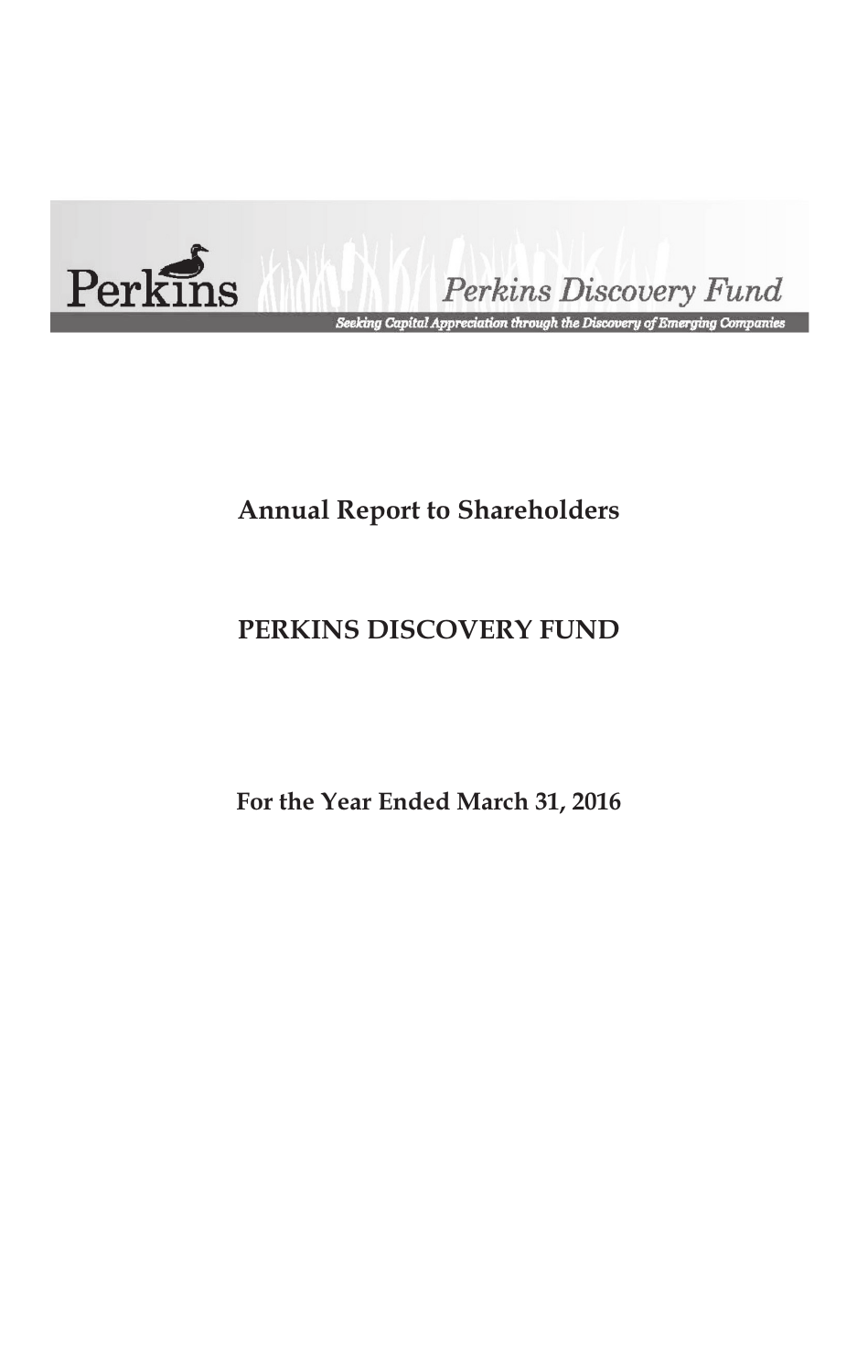# April 27, 2016

### Dear Shareholders:

For the fiscal year ended March 31, 2016 the Fund had a return of –26.69% versus –14.72% for the Wilshire U.S. Micro-Cap Index, –11.07% for the Russell 2000® Index, –0.63% for the NASDAQ Composite and –0.39% for the S&P 500® Index. Microcap stocks underperformed the market by a wide margin during the year and, in general, the smaller the company the greater the underperformance. After two years of underperformance by micro-cap companies, we believe this trend is due to change.

At the Perkins Discovery Fund, we follow a bottom-up approach, using both fundamental and technical chart analysis to find new investment opportunities one by one and to monitor our current holdings. During the fiscal year, we acquired 2 new holdings and disposed of 6. As a result, the portfolio contracted from 25 holdings to 21. We started the year with 97.3% invested in securities and ended with 94.7% invested.

Our three biggest gaining stocks for the year were LeMaitre Vascular, Inc., NeoGenomics, Inc. and Axogen, Inc. LeMaitre develops, manufactures and markets disposable and implantable devices for the treatment of peripheral vascular disease. Their focus on niche products and small tuck-in acquisitions allows them to grow while avoiding competition from larger companies. LeMaitre continued to perform well this year while many other healthcare companies were declining. NeoGenomics operates a network of CLIA-certified clinical laboratories that specialize in cancer genetics diagnostic testing, servicing the needs of pathologists, oncologists, other clinicians and hospitals throughout the United States. We purchased our position in late 2013 and it has been a steady performer. They are in the fastest growing segment of the laboratory industry. Axogen, with a focus on peripheral nerve injuries, provides surgeons with solutions to repair and protect peripheral nerves and to measure and monitor nerve function. Purchased just over a year ago, the stock has been a strong performer with year-over-year revenue growth exceeding 50% in recent quarters.

The Fund's three biggest losers during the year were Cardiovascular Systems, Inc., Inventure Foods, Inc., and Depomed, Inc. Cardiovascular Systems develops and markets orbital atherectomy medical devices for the treatment of peripheral and coronary artery disease. We purchased our position over six years ago and the stock was in a long-term uptrend but has had a sharp correction during the year along with many other healthcare companies. Being a large holding due to previous appreciation, its decline had a large impact on the Fund's performance during the period. Inventure Foods is a long-term holding that has been down recently as they made investments in new products and experienced a recall in an existing product line. We continue to hold our position. Depomed, Inc. is a specialty pharmaceutical company focused on products to treat pain and other central nervous system conditions. Known for successfully building brands, Depomed has been a big winner for the Fund since purchased in 2013; however, it had a sharp correction during the year. Their acquisition of the U.S. rights for NUCYNTA from Johnson and Johnson's Janssen Pharmaceuticals provides them with another opportunity to build a major brand.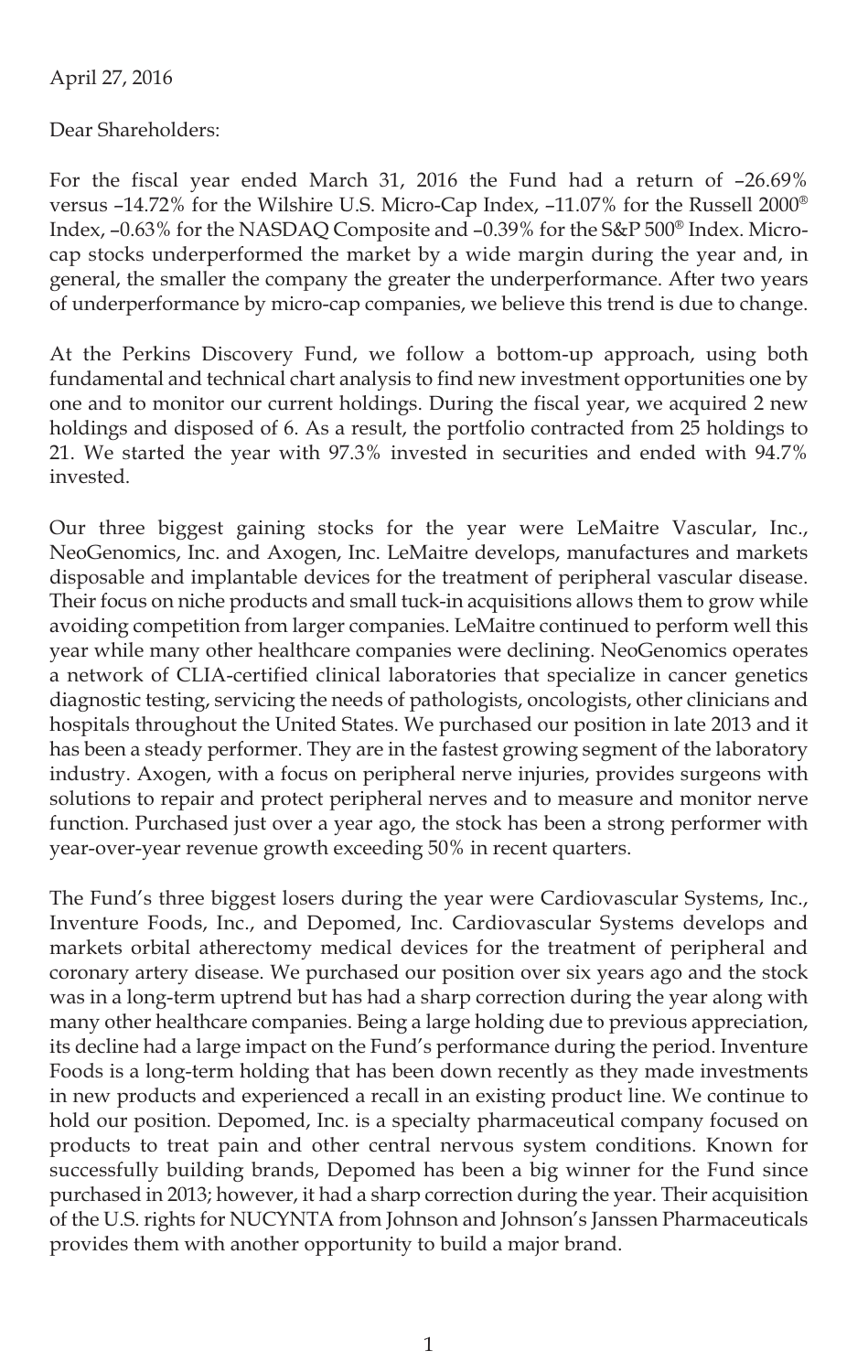The table below shows the Fund's performance for various periods ended March 31, 2016.

|                        | <b>Perkins</b>   | <b>Wilshire US</b> |                        | <b>NASDAO</b> | $S\&P$       |
|------------------------|------------------|--------------------|------------------------|---------------|--------------|
| Annualized             | <b>Discovery</b> |                    | Micro-Cap Russell 2000 | Composite     | 500          |
| Return                 | Fund             | Index              | Index                  | Index         | <b>Index</b> |
| Since 4-9-98 Inception | 8.63%            | 6.73%              | 4.79%                  | $5.62\%$      | 3.49%        |
| <b>Fifteen Year</b>    | 6.32%            | 8.56%              | 6.22%                  | 6.70%         | 3.90%        |
| <b>Ten Year</b>        | 1.45%            | 2.52%              | 3.83%                  | 7.61%         | 4.75%        |
| <b>Five Year</b>       | $-1.63\%$        | 5.29%              | 5.72%                  | 11.86%        | 9.21%        |
| <b>Three Year</b>      | $-3.07\%$        | 4.94%              | 5.40%                  | 14.23%        | 9.49%        |
| <b>One Year</b>        | $-26.66\%$       | $-14.72\%$         | $-11.07\%$             | $-0.63\%$     | $-0.39\%$    |

*Please note that performance data quoted represents past performance; past performance does not guarantee future results. The investment return and principal value of an investment will fluctuate so that an investor's shares, when redeemed, may be worth more or less than their original cost. Current performance of the Fund may be lower or higher than the performance quoted. Performance data current to the most recent month end may be obtained by calling 800-366-8361. The Fund imposes a 1.00% redemption fee on shares held less than 45 days. Performance data does not reflect the redemption fee. If it had, return would be reduced.*

After over a year of churning up and down but really going nowhere, the market made what appears to be a panic low on February 11. This came after starting January with the worst five trading days since 1929 and finishing the month with the worst January performance ever, as measured by the S&P 500. At 10.6% the January/February decline was not that great as far as corrections go, but the selling was relentless and seemed like it would never end. We believe it is likely that the low for 2016 was made on that day.

We cannot control the action of the market; however, we will continue to choose stocks that we believe can do well over the long term using our same bottom-up selection process of looking for small companies that are benefiting from positive change. And, of course, we continue to monitor our holdings. Some of these will reach levels where they will be sold, even though they may continue to be good companies. Others will not work out in the way we anticipated and will be candidates to be sold. Both will be replaced with new ideas, as part of an ongoing process. We believe the Discovery Fund is well positioned in micro-cap growth stocks that hold significant promise for the future.

Thank you for your continued support.

Sincerely,

RW Daking

Richard W. Perkins, C.F.A. Daniel S. Perkins, C.F.A. President **Executive Vice President** 

Daniel Staking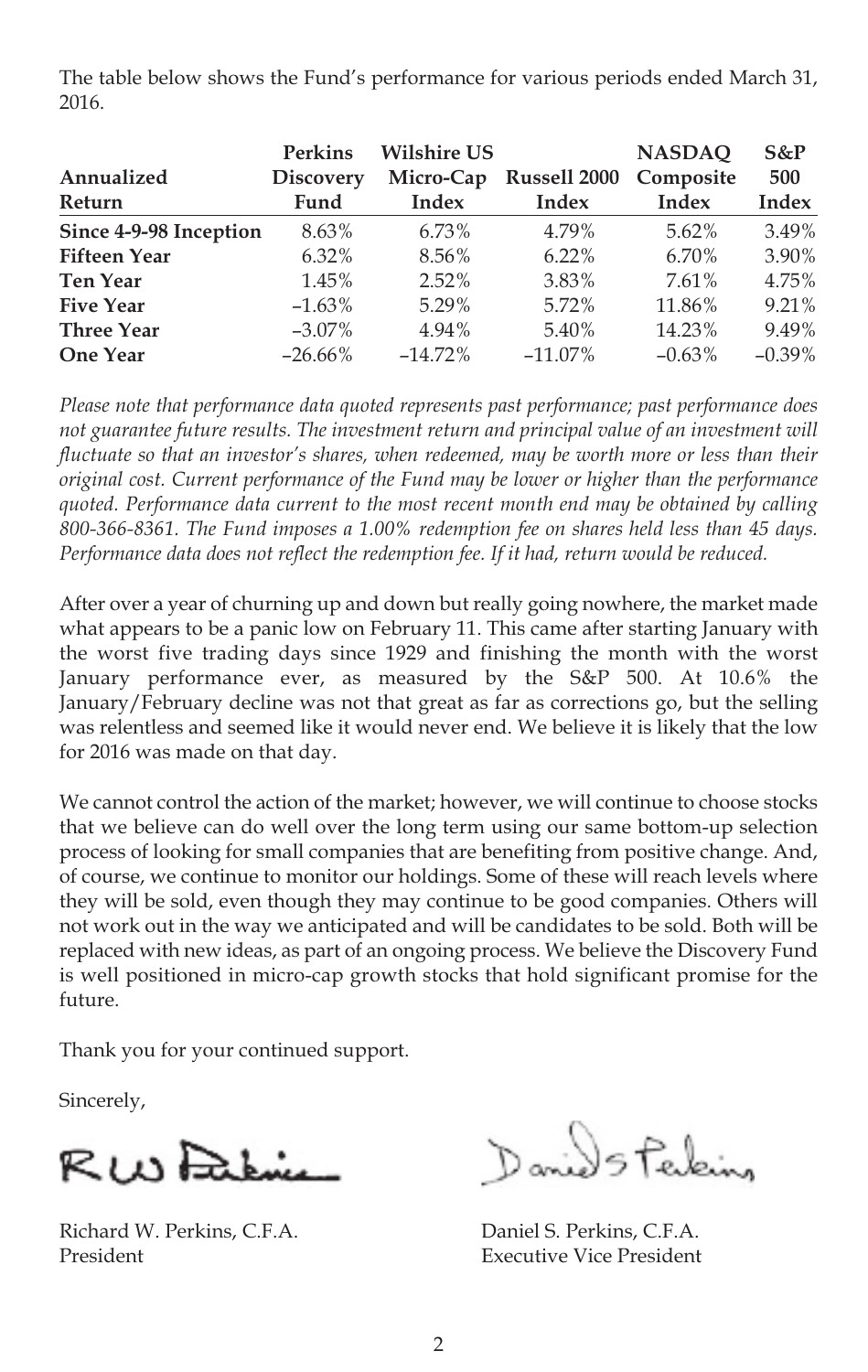Opinions expressed above are those of Richard W. Perkins or Daniel S. Perkins and are subject to change, are not guaranteed and should not be considered recommendations to buy or sell any security.

**Small company investing involves additional risks such as limited liquidity and greater volatility. The Fund invests in micro-cap and early stage companies which tend to be more volatile and somewhat more speculative than investments in more established companies. As a result, investors considering an investment in the Fund should consider their ability to withstand the volatility of the Fund's net asset value associated with the risks of the portfolio.**

The S&P 500 Index is a broad-based unmanaged index of 500 stocks, which is widely recognized as representative of the equity market in general; the Russell 2000 Index consists of the smallest 2,000 companies in a group of 3,000 U.S. companies in the Russell 3000 Index, as ranked by market capitalization; and the NASDAQ Composite Index is a market capitalization-weighted index that is designed to represent the performance of the National Market System, which includes over 5,000 stocks traded only over-the-counter and not on an exchange. The Wilshire U.S. Micro-Cap Index represents a float-adjusted, market capitalization-weighted portfolio of all stocks below the 2,500th rank by market capitalization in the Wilshire 5000 at March 31 and September 30 of each year. One cannot invest directly in an index. Please refer to the schedule of investments for more information regarding Fund holdings. Fund holdings are subject to change and are not recommendations to buy or sell any security.

Investment performance reflects fee waivers in effect. In the absence of such waivers, total return would be reduced.

The Fund is distributed by First Dominion Capital Corp. (05/16)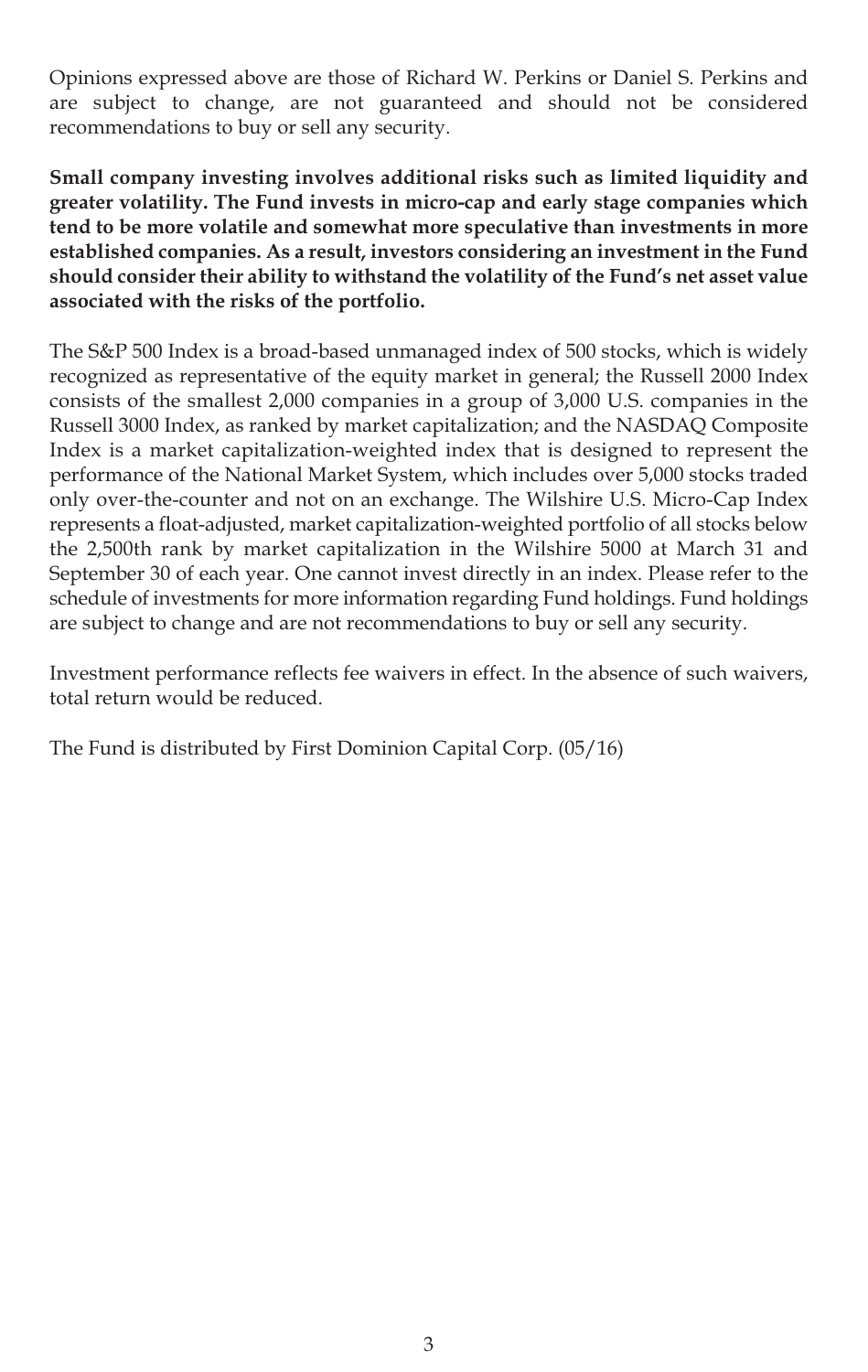

|                           | <b>Total Return</b>          | <b>Average Annual Return</b> |                  |                  |                                                                              |  |
|---------------------------|------------------------------|------------------------------|------------------|------------------|------------------------------------------------------------------------------|--|
|                           | One Year<br>Ended<br>3/31/16 | Ended<br>3/31/16             | Ended<br>3/31/16 | Ended<br>3/31/16 | Five Years Ten Years Fifteen Years Since Inception<br>4/9/1998 to<br>3/31/16 |  |
| Perkins Discovery Fund    | $(26.69\%)$                  | $(1.64\%)$                   | 1.45%            | 6.32%            | 8.63%                                                                        |  |
| S&P 500®                  | $(0.39\%)$                   | 9.21%                        | 4.75%            | 3.90%            | 3.49%                                                                        |  |
| NASDAQ Composite          | $(0.63\%)$                   | 11.86%                       | 7.61%            | 6.70%            | 5.62%                                                                        |  |
| Russell 2000 <sup>®</sup> | $(11.07\%)$                  | 5.72%                        | 3.83%            | 6.22%            | 4.79%                                                                        |  |
| Wilshire US Micro Cap     | (14.72%)                     | 5.29%                        | 2.52%            | 8.56%            | 6.73%                                                                        |  |

Performance figures assume the reinvestment of all dividends and distributions and do not reflect the deduction of taxes that a shareholder would pay on Fund distributions or redemptions of Fund shares.

The S&P 500® Index is a broad-based unmanaged index of 500 stocks, which is widely recognized as representative of the equity market in general; the Russell 2000® Index consists of the smallest 2,000 companies and a group of 3,000 U.S. companies in the Russell 3000 Index, as ranked by market capitalization and the NASDAQ Composite Index is a market capitalization-weighted index that is designed to represent the performance of the National Market System, which includes over 5,000 traded only over-the-counter and not on an exchange. The Wilshire US Micro Cap Index is a floatadjusted, market capitalization-weighted index of the issues ranked below 2,500 by market capitalization of the Wilshire 5000 total Market Index.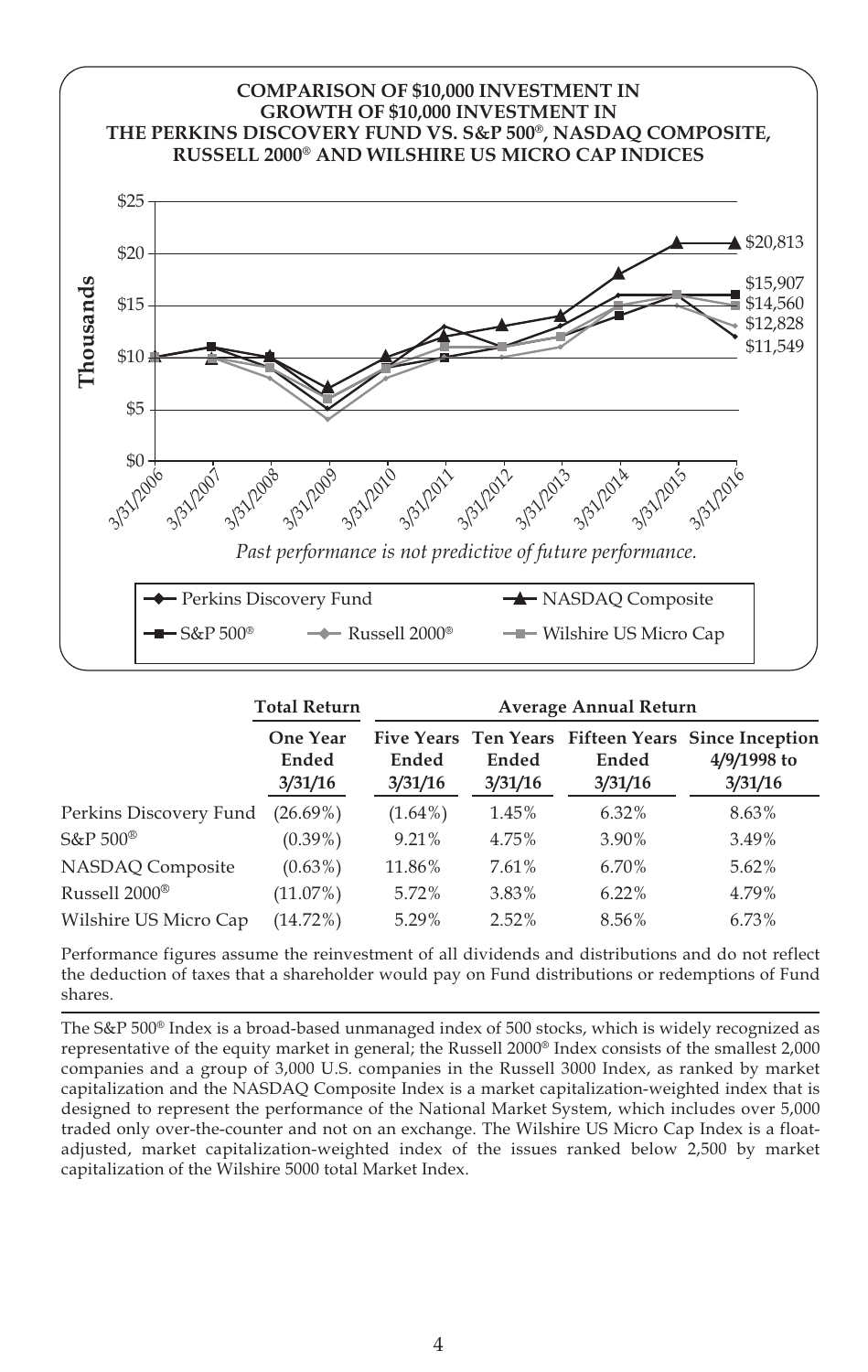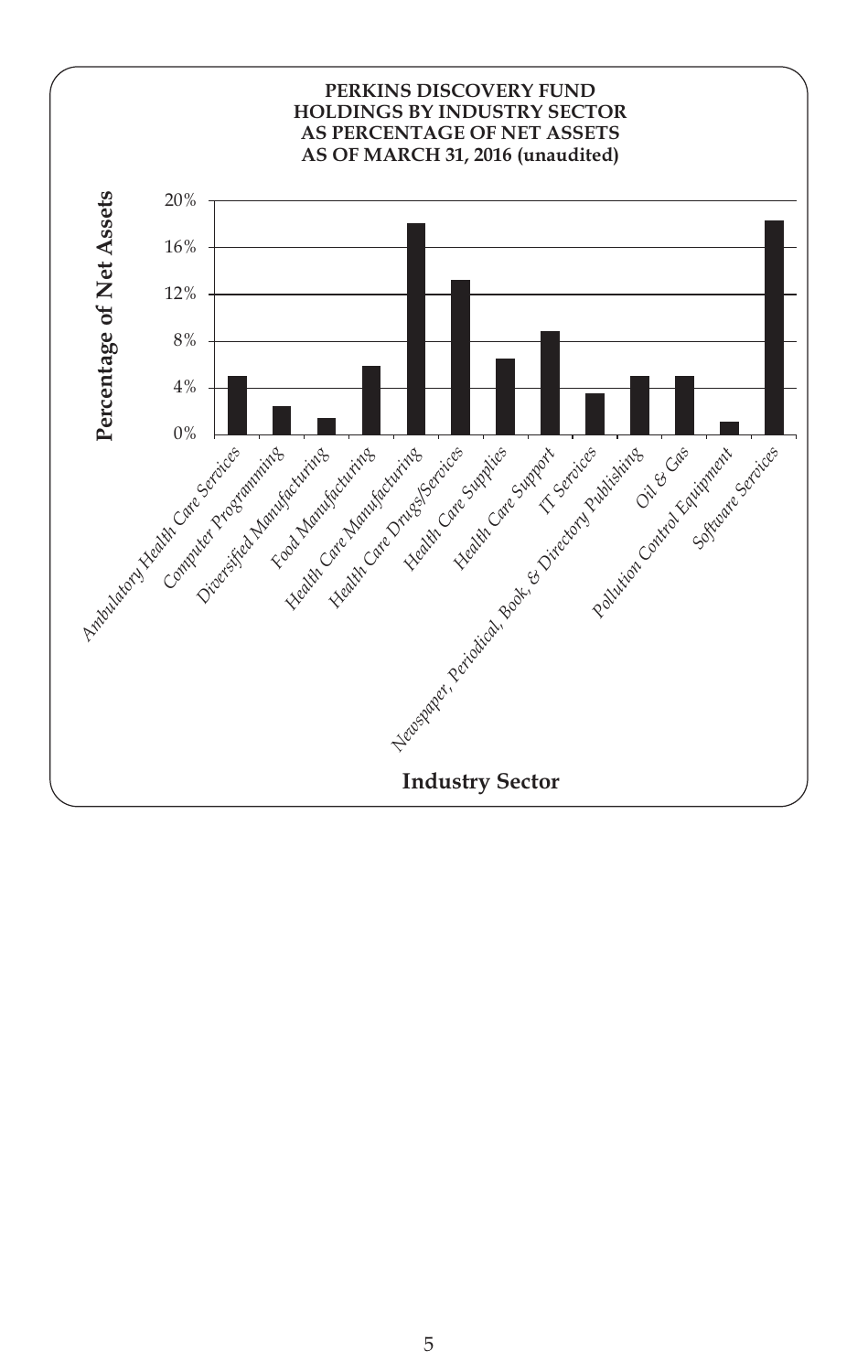# **PERKINS DISCOVERY FUND SCHEDULE OF INVESTMENTS March 31, 2016**

|                                                |               | Fair          |
|------------------------------------------------|---------------|---------------|
|                                                | <b>Shares</b> | Value         |
| <b>COMMON STOCKS - 94.73%</b>                  |               |               |
| <b>AMBULATORY HEALTH CARE SERVICES - 5.03%</b> |               |               |
| U.S. Physical Therapy, Inc.                    | 6,250         | 310,813<br>\$ |
| <b>COMPUTER PROGRAMMING - 2.48%</b>            |               |               |
| Computer Task Group, Inc.                      | 30,000        | 153,300       |
| DIVERSIFIED MANUFACTURING - 1.42%              |               |               |
| Summer Infant, Inc.*                           | 50,000        | 87,500        |
| FOOD MANUFACTURING - 5.94%                     |               |               |
| Inventure Foods, Inc.*                         | 65,000        | 367,250       |
| <b>HEALTH CARE MANUFACTURING - 18.13%</b>      |               |               |
| AtriCure, Inc.*                                | 25,000        | 420,750       |
| Cardiovascular Systems, Inc.*                  | 30,000        | 311,100       |
| LeMaitre Vascular, Inc.                        | 25,000        | 388,000       |
|                                                |               | 1,119,850     |
| <b>HEALTH CARE DRUGS/SERVICES - 13.25%</b>     |               |               |
| Depomed, Inc.*                                 | 30,000        | 417,900       |
| NeoGenomics, Inc.*                             | 50,000        | 337,000       |
| Sequenon, Inc.*                                | 45,000        | 63,450        |
|                                                |               | 818,350       |
| <b>HEALTH CARE SUPPLIES - 6.50%</b>            |               |               |
| AxoGen, Inc.*                                  | 60,000        | 321,600       |
| Cogentrix Medical, Inc.*                       | 72,662        | 79,928        |
|                                                |               | 401,528       |
| <b>HEALTH CARE SUPPORT - 8.91%</b>             |               |               |
| BioTelemetry, Inc.*                            | 15,000        | 175,200       |
| Rockwell Medical, Inc.*                        | 50,000        | 375,500       |
|                                                |               | 550,700       |
| IT SERVICES - 3.52%                            |               |               |
| Perficient, Inc.*                              | 10,000        | 217,200       |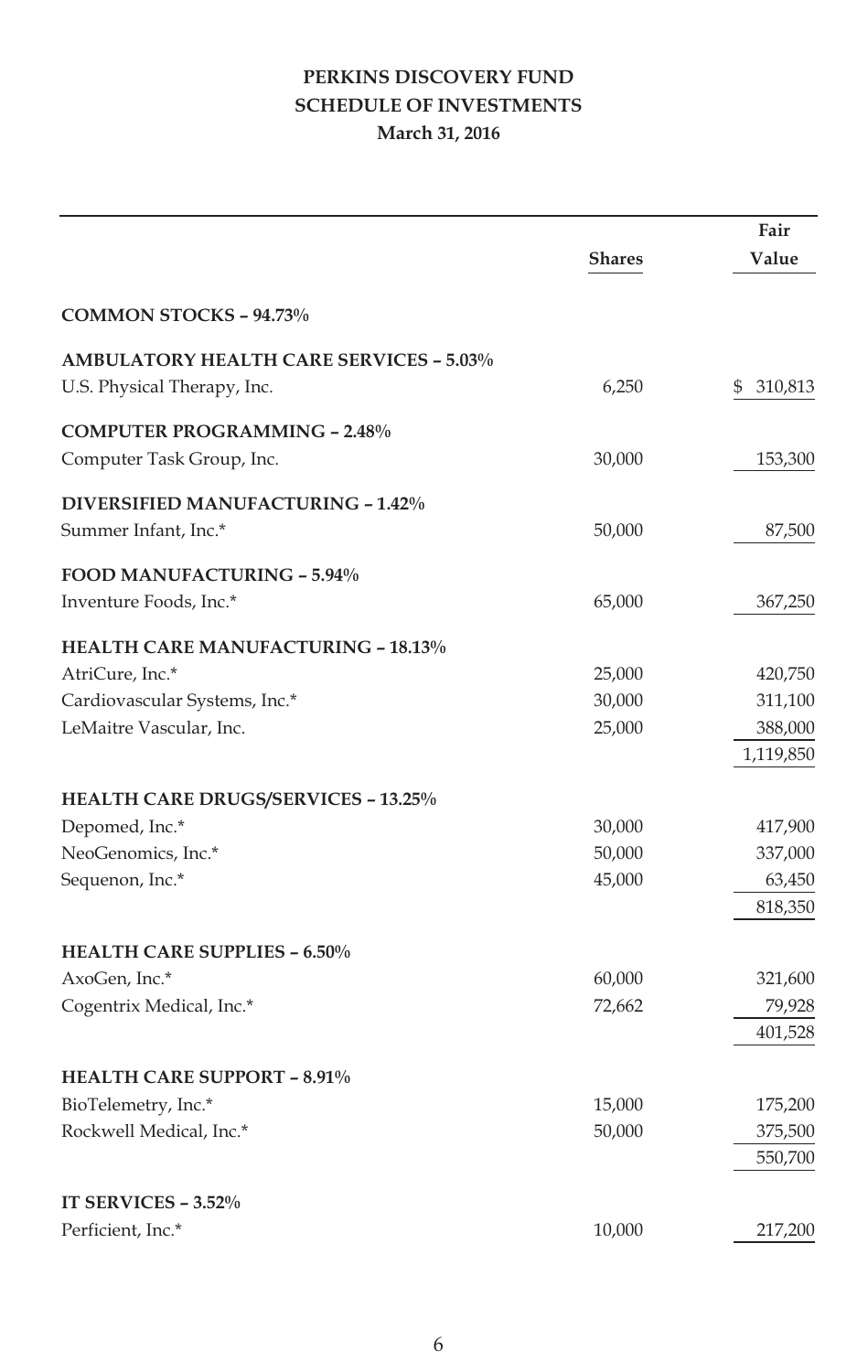# **PERKINS DISCOVERY FUND SCHEDULE OF INVESTMENTS – continued March 31, 2016**

|                                                    |               | Fair          |
|----------------------------------------------------|---------------|---------------|
|                                                    | <b>Shares</b> | Value         |
| NEWSPAPER, PERIODICAL, BOOK, AND                   |               |               |
| DIRECTORY PUBLISHING - 5.05%                       |               |               |
| The E.W. Scripps Co.                               | 20,000        | 311,800<br>\$ |
| OIL & GAS - 5.03%                                  |               |               |
| Synergy Resources Corp.*                           | 40,000        | 310,800       |
| POLLUTION CONTROL EQUIPMENT - 1.15%                |               |               |
| LiqTech International, Inc.*                       | 100,000       | 71,000        |
| <b>SOFTWARE SERVICES - 18.32%</b>                  |               |               |
| Digital Turbine, Inc.*                             | 40,000        | 47,600        |
| ePlus, Inc.*                                       | 11,000        | 885,610       |
| InnerWorkings, Inc.*                               | 25,000        | 198,750       |
|                                                    |               | 1,131,960     |
| <b>TOTAL COMMON STOCKS - 94.73%</b>                |               |               |
| (Cost: \$3,581,084)                                |               | 5,852,051     |
| <b>MONEY MARKET FUND - 5.14%</b>                   |               |               |
| Fidelity Prime Fund #690 Money Market Fund 0.10%** |               |               |
| (Cost: \$317,719)                                  | 317,719       | 317,719       |
| <b>TOTAL INVESTMENTS - 99.87%</b>                  |               |               |
| (Cost: \$3,898,803)                                |               | 6,169,770     |
| Other assets, net of liabilities - 0.13%           |               | 7,939         |
| <b>NET ASSETS - 100.00%</b>                        |               | \$6,177,709   |
| * Non-Income producing                             |               |               |
| ** Effective 7 day yield as of March 31, 2016.     |               |               |
| See Notes to Financial Statements                  |               |               |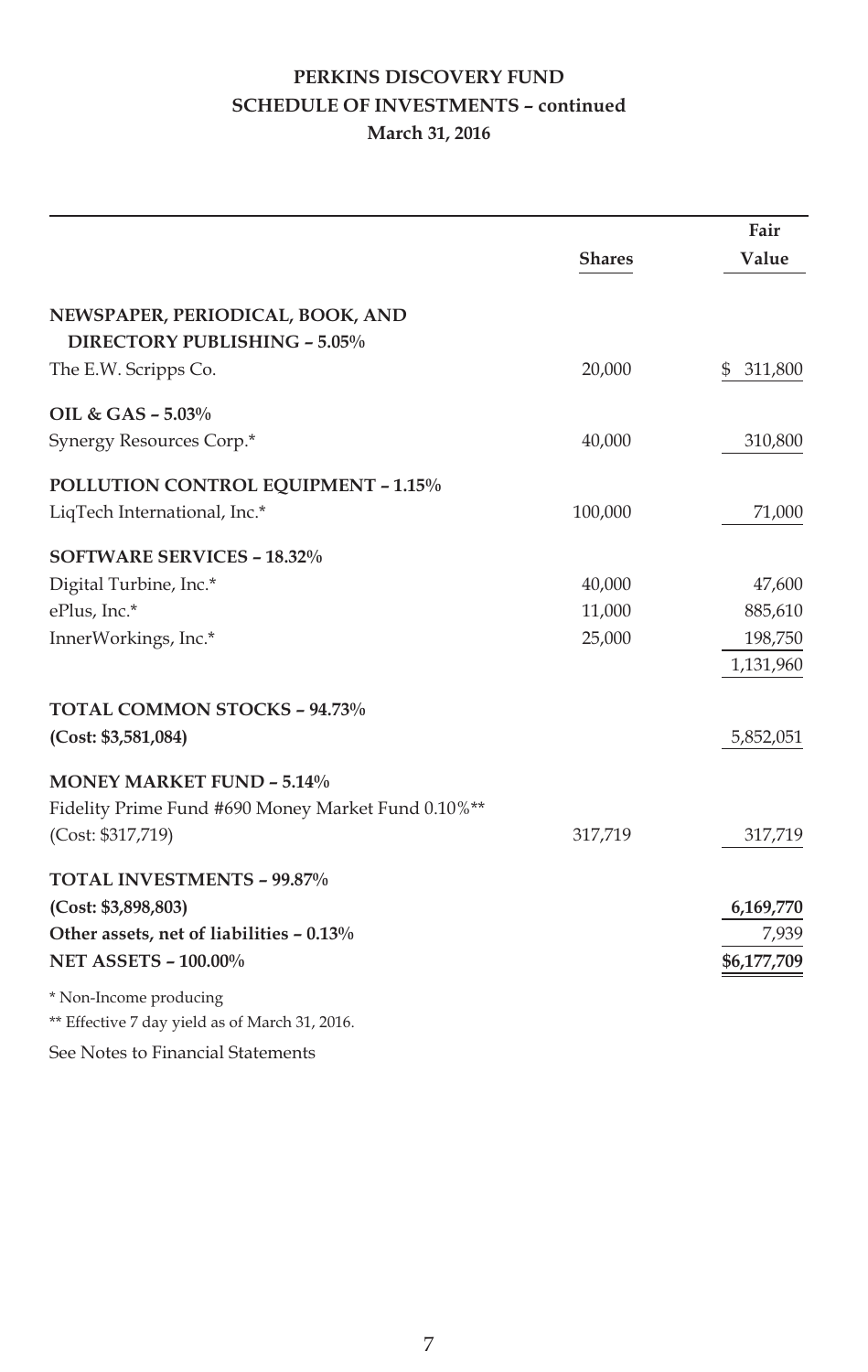### **PERKINS DISCOVERY FUND STATEMENT OF ASSETS AND LIABILITIES March 31, 2016**

| <b>ASSETS</b>                                                       |             |
|---------------------------------------------------------------------|-------------|
| Investments at fair value (identified cost of \$3,898,803) (Note 1) | \$6,169,770 |
| Dividends and interest receivable                                   | 4,090       |
| Receivable from investment manager                                  | 16,568      |
| Prepaid expenses                                                    | 15,162      |
| <b>TOTAL ASSETS</b>                                                 | 6,205,590   |
| <b>LIABILITIES</b>                                                  |             |
| Accrued administration, transfer agent and accounting fees          | 2,500       |
| Accrued professional fees                                           | 24,750      |
| Other accrued expenses                                              | 631         |
| <b>TOTAL LIABILITIES</b>                                            | 27,881      |
| <b>NET ASSETS</b>                                                   | \$6,177,709 |
| <b>Net Assets Consist of:</b>                                       |             |
| Paid-in-capital applicable to 224,489 no par value shares of        |             |
| beneficial interest outstanding                                     | \$5,495,944 |
| Accumulated undistributed net investment income (loss)              | (30, 860)   |
| Accumulated net realized gain (loss) on investments                 | (1,558,342) |
| Net unrealized appreciation (depreciation) of investments           | 2,270,967   |
| <b>Net Assets</b>                                                   | \$6,177,709 |
| <b>NET ASSET VALUE PER SHARE</b>                                    |             |
| (\$6,177,709 / 224,489 shares outstanding)                          |             |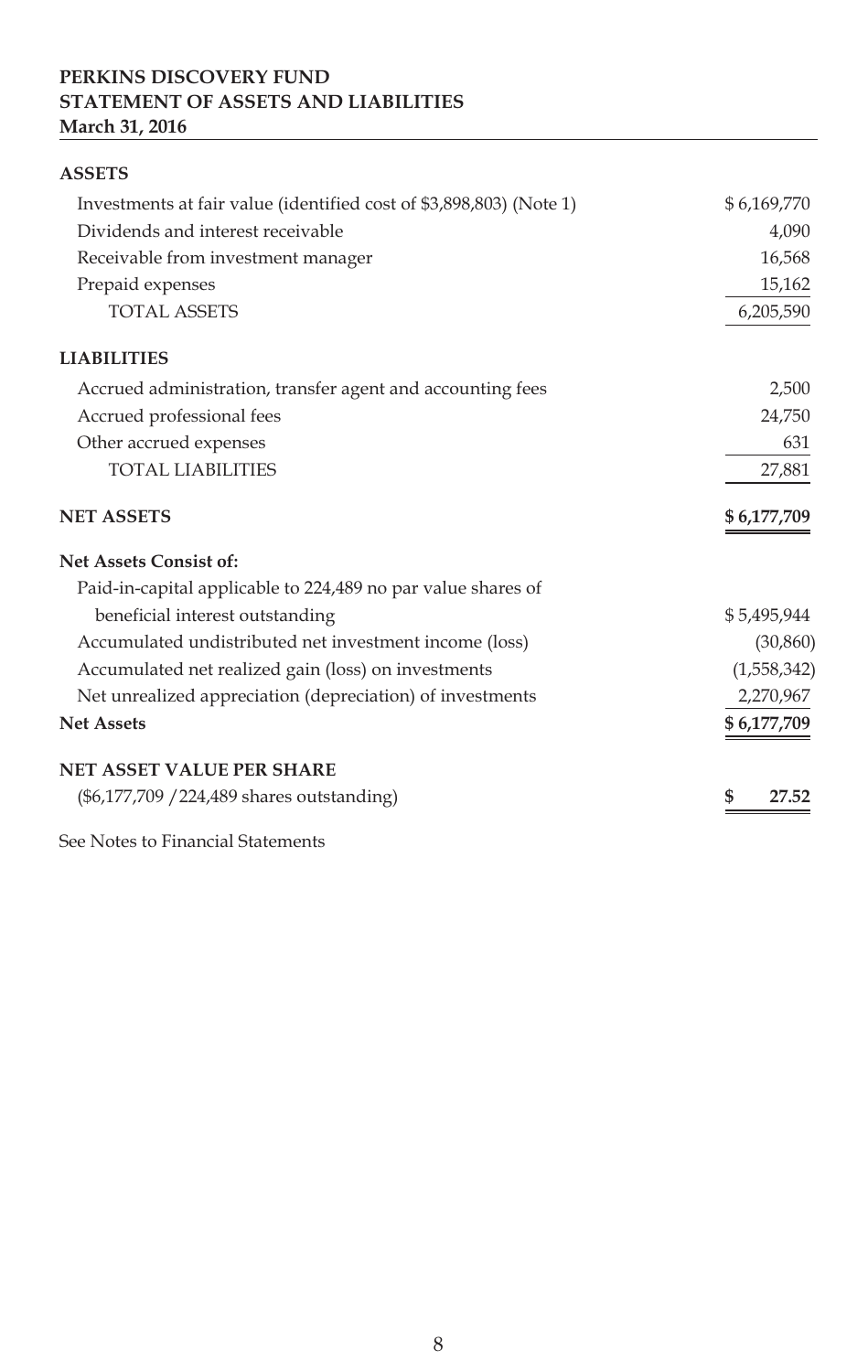### **PERKINS DISCOVERY FUND STATEMENT OF OPERATIONS Year ended March 31, 2016**

#### **INVESTMENT INCOME**

| Dividend                                                 | \$<br>18,612    |
|----------------------------------------------------------|-----------------|
| Interest                                                 | 323             |
| Total investment income                                  | 18,935          |
| <b>EXPENSES</b>                                          |                 |
| Investment management fees (Note 2)                      | 79,820          |
| 12b-1 fees (Note 2)                                      | 19,955          |
| Recordkeeping and administrative services (Note 2)       | 27,916          |
| Accounting fees (Note 2)                                 | 25,001          |
| Custody fees                                             | 3,207           |
| Transfer agent fees (Note 2)                             | 17,320          |
| Professional fees                                        | 36,963          |
| Filing and registration fees                             | 10,504          |
| <b>Trustee fees</b>                                      | 4,091           |
| Compliance fees                                          | 7,000           |
| Shareholder servicing and reports                        | 10,962          |
| Insurance                                                | 4,765           |
| Other                                                    | 13,889          |
| Total expenses                                           | 261,393         |
| Management fee waivers and reimbursed expenses (Note 2)  | (81,786)        |
| Net Expenses                                             | 179,607         |
| Net investment income (loss)                             | (160, 672)      |
| REALIZED AND UNREALIZED GAIN (LOSS) ON INVESTMENTS       |                 |
| Net realized gain (loss) on investments                  | 233,220         |
| Net increase (decrease) in unrealized appreciation       |                 |
| (depreciation) of investments                            | (2,487,853)     |
| Net realized and unrealized gain (loss) on investments   | (2, 254, 633)   |
| <b>INCREASE (DECREASE) IN NET ASSETS FROM OPERATIONS</b> | \$(2, 415, 305) |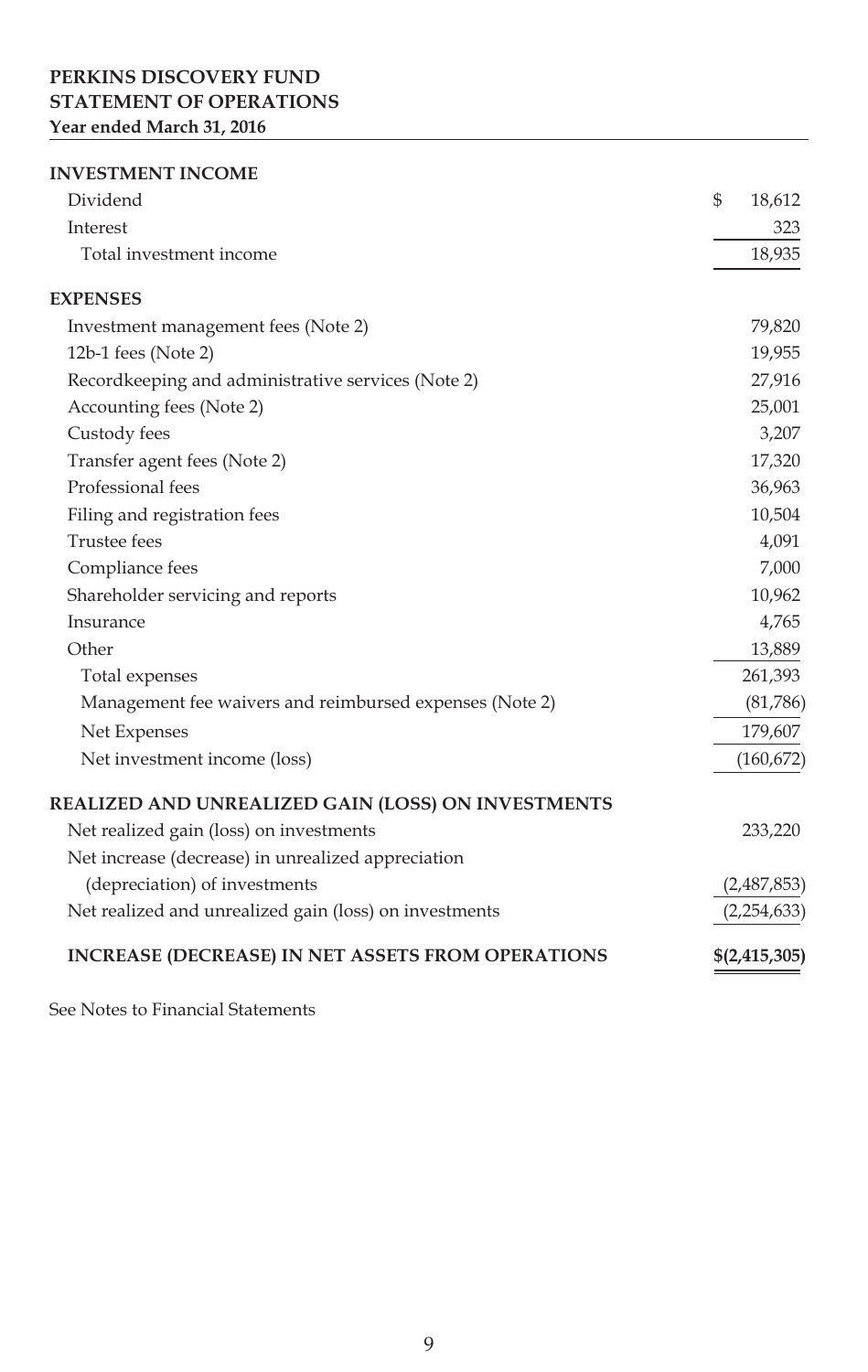### **PERKINS DISCOVERY FUND STATEMENTS OF CHANGES IN NET ASSETS**

|                                                                                      | Year ended<br>March 31, 2016 | Year ended<br>March 31, 2015 |
|--------------------------------------------------------------------------------------|------------------------------|------------------------------|
| Increase (decrease) in Net Assets                                                    |                              |                              |
| <b>OPERATIONS</b>                                                                    |                              |                              |
| Net investment income (loss)                                                         | (160, 672)<br>\$             | \$<br>(207, 485)             |
| Net realized gain (loss) on investments                                              | 233,220                      | (930, 950)                   |
| Net increase (decrease) in unrealized appreciation                                   |                              |                              |
| (depreciation) of investments                                                        | (2,487,853)                  | 567,661                      |
| Increase (decrease) in net assets from operations                                    | (2,415,305)                  | (570, 774)                   |
| <b>CAPITAL STOCK TRANSACTIONS (NOTE 5)</b>                                           |                              |                              |
| Shares sold                                                                          | 855,987                      | 392,007                      |
| Shares redeemed                                                                      | $(1,881,705)^*$              | $(2,804,098)$ *              |
| Increase (decrease) in net assets from                                               |                              |                              |
| capital stock transactions                                                           | (1,025,718)                  | (2,412,091)                  |
| <b>NET ASSETS</b>                                                                    |                              |                              |
| Increase (decrease) during year                                                      | (3,441,023)                  | (2,982,865)                  |
| Beginning of year                                                                    | 9,618,732                    | 12,601,597                   |
| End of year (including accumulated net<br>investment income (loss) of \$(30,860) and |                              |                              |
| $$(88,863)$ respectively.)                                                           | \$ 6,177,709                 | \$9,618,732                  |

\* Includes redemption fees of \$512 and \$–, respectively.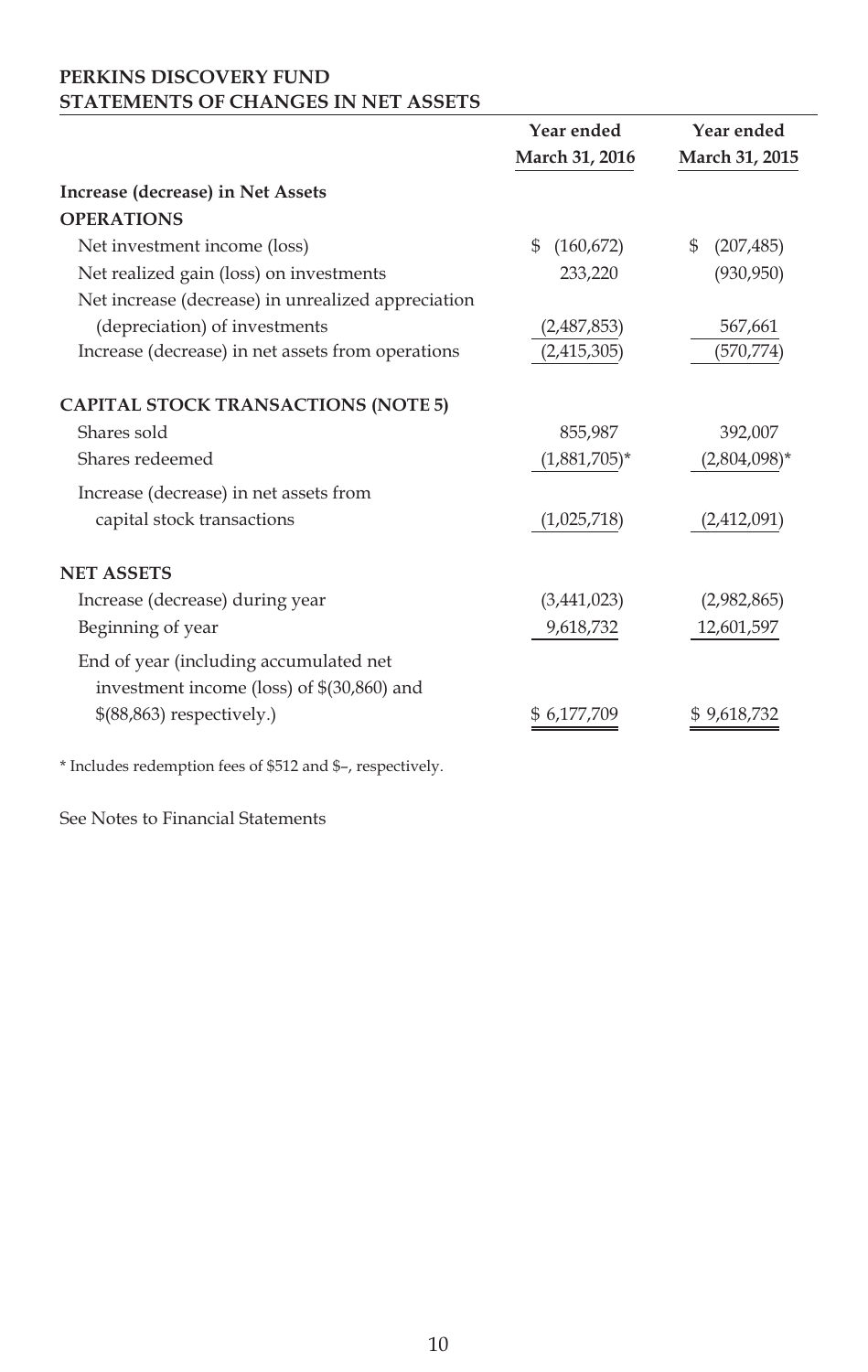### **PERKINS DISCOVERY FUND FINANCIAL HIGHLIGHTS SELECTED PER SHARE DATA THROUGHOUT EACH YEAR**

|                                             | Year Ended March 31, |             |   |            |    |            |             |  |             |
|---------------------------------------------|----------------------|-------------|---|------------|----|------------|-------------|--|-------------|
|                                             |                      | 2016        |   | 2015       |    | 2014       | 2013        |  | 2012        |
| Net asset value, beginning of year          |                      | 37.54       | S | 38.98      | \$ | 30.23      | \$<br>25.99 |  | 30.45       |
| <b>Investment activities</b>                |                      |             |   |            |    |            |             |  |             |
| Net investment income (loss) <sup>(1)</sup> |                      | (0.67)      |   | (0.71)     |    | (0.62)     | (0.34)      |  | 0.39        |
| Net realized and unrealized gain (loss)     |                      |             |   |            |    |            |             |  |             |
| on investments                              |                      | (9.35)      |   | (0.73)     |    | 9.37       | 4.98        |  | (4.78)      |
| Total from investment activities            |                      | (10.02)     |   | (1.44)     |    | 8.75       | 4.64        |  | (4.39)      |
| <b>Distributions</b>                        |                      |             |   |            |    |            |             |  |             |
| Net investment income                       |                      |             |   |            |    |            | (0.40)      |  | (0.08)      |
| <b>Total distributions</b>                  |                      |             |   |            |    |            | (0.40)      |  | (0.08)      |
| Paid-in capital from redemption fees        |                      | (2)         |   |            |    |            |             |  | 0.01        |
| Net asset value, end of year                |                      | 27.52       |   | 37.54      | S  | 38.98      | \$<br>30.23 |  | 25.99       |
| <b>Total Return</b>                         |                      | $(26.69\%)$ |   | $(3.69\%)$ |    | 28.94%     | 18.10%      |  | $(14.37\%)$ |
| Ratios/Supplemental Data                    |                      |             |   |            |    |            |             |  |             |
| Ratio to average net assets                 |                      |             |   |            |    |            |             |  |             |
| Expenses, gross                             |                      | 3.27%       |   | 2.84%      |    | 2.83%      | 3.18%       |  | 2.48%       |
| Expenses, net of waiver (Note 2)            |                      | 2.25%       |   | 2.16%      |    | 2.00%      | 2.00%       |  | 2.00%       |
| Net investment income (loss)                |                      | $(2.01\%)$  |   | $(1.96\%)$ |    | $(1.81\%)$ | $(1.30\%)$  |  | 1.22%       |
| Portfolio turnover rate                     |                      | 2.20%       |   | 21.13%     |    | 23.98%     | 12.97%      |  | 14.00%      |
| Net assets, end of year (000's)             | \$                   | 6,178       |   | \$ 9,619   |    | \$12,602   | \$10,491    |  | \$12,272    |

 $<sup>(1)</sup>$  Per share amounts calculated using the average share method.</sup>

(2) Less than \$0.01 per share.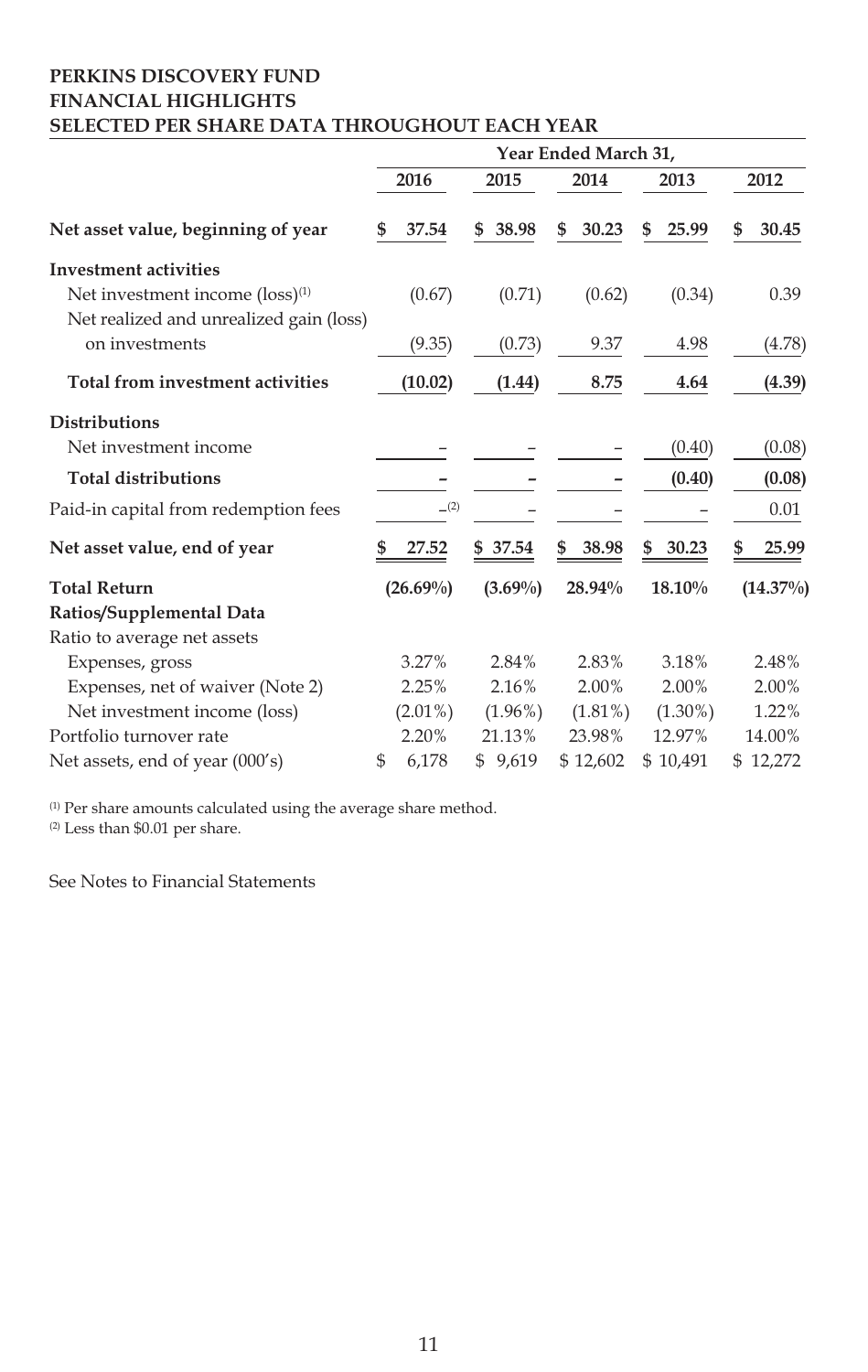# **NOTE 1 – SIGNIFICANT ACCOUNTING POLICIES**

The Perkins Discovery Fund (the "Fund") is a series of the World Funds Trust ("WFT"), which is registered under The Investment Company Act of 1940, as amended, as a diversified open-end management company. WFT was organized as a Delaware statutory trust on April 9, 2007. The Fund was established on April 9, 1998 as a series of Professionally Managed Portfolios. On October 26, 2012, the Fund reorganized as a separate series of WFT.

The Fund's objective is to seek long-term capital appreciation.

The following is a summary of significant accounting policies consistently followed by the Fund. The policies are in conformity with accounting principles generally accepted in the United States of America ("GAAP"). The Fund follows the investment company accounting and reporting guidance of the Financial Accounting Standards Board ("FASB") Accounting Standard Codification Topic 946 "Financial Services – Investment Companies".

# **Security Valuation**

The Fund's securities are valued at current market prices. Investments in securities traded on the national securities exchanges or included in the NASDAQ National Market System are valued at the last reported sale price. Other securities traded in the over-the-counter market and listed securities for which no sales are reported on a given date are valued at the last reported bid price. Short-term debt securities (less than 60 days to maturity) are valued at their fair value using amortized cost. Other assets for which market prices are not readily available are valued at their fair value as determined in good faith under procedures set by the Board. Generally, trading in corporate bonds, U.S. government securities and money market instruments is substantially completed each day at various times before the scheduled close of the NYSE. The value of these securities used in computing the NAV is determined as of such times.

The Fund has a policy that contemplates the use of fair value pricing to determine the net asset value ("NAV") per share of the Fund when market prices are unavailable as well as under special circumstances, such as: (i) if the primary market for a portfolio security suspends or limits trading or price movements of the security; and (ii) when an event occurs after the close of the exchange on which a portfolio security is principally traded that is likely to have changed the value of the security. Since most of the Fund's investments are traded on U.S. securities exchanges, it is anticipated that the use of fair value pricing will be limited.

When the Fund uses fair value pricing to determine the NAV per share of the Fund, securities will not be priced on the basis of quotations from the primary market in which they are traded, but rather may be priced by another method that the Board believes accurately reflects fair value. Any method used will be approved by the Board and results will be monitored to evaluate accuracy. The Fund's policy is intended to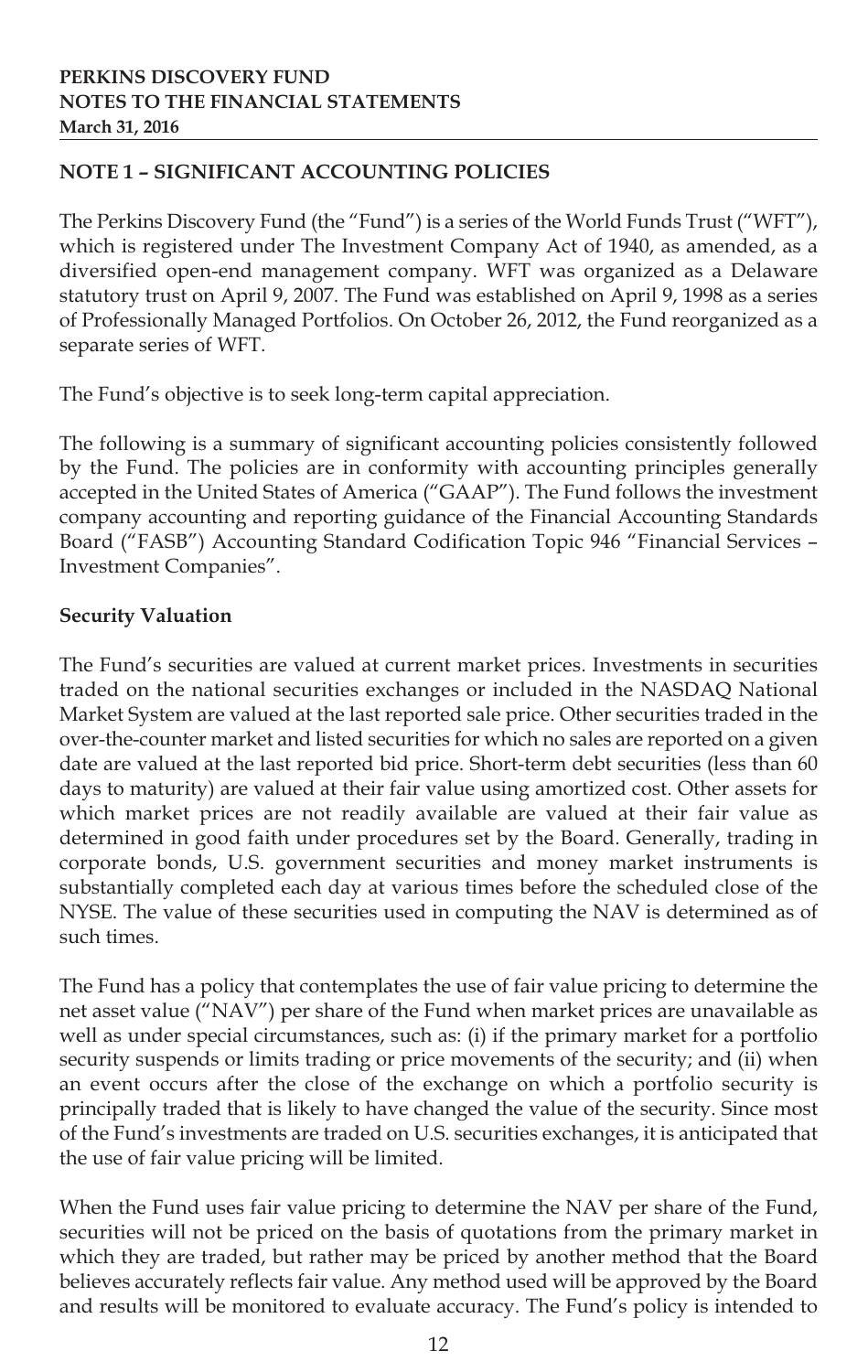result in a calculation of the Fund's NAV that fairly reflects security values as of the time of pricing. However, fair values determined pursuant to the Fund's procedures may not accurately reflect the price that the Fund could obtain for a security if it were to dispose of that security as of the time of pricing.

The Fund has adopted fair valuation accounting standards that establish an authoritative definition of fair value and set out a hierarchy for measuring fair value. These standards require additional disclosures about the various inputs used to develop the measurements of fair value. These inputs are summarized in the three broad levels listed below.

Various inputs are used in determining the value of a Fund's investments. GAAP established a three-tier hierarchy of inputs to establish a classification of fair value measurements for disclosure purposes. Level 1 includes quoted prices in active markets for identical securities. Level 2 includes other significant observable market-based inputs (including quoted prices for similar securities, interest rates, prepayment speeds, credit risk, etc.). Level 3 includes significant unobservable inputs (including the Fund's own assumptions in determining fair value of investments).

The inputs or methodology used for valuing securities are not necessarily an indication of the risk associated with investing in those securities.

The following is a summary of the inputs used to value the Fund's investments as of March 31, 2016:

|                   | Level 1<br>Quoted |                | Level 3<br>Significant<br>Unobservable |             |
|-------------------|-------------------|----------------|----------------------------------------|-------------|
|                   | Prices            | Inputs         | Inputs                                 | Total       |
| Common Stocks     | \$5,852,051       | \$–            | \$–                                    | \$5,852,051 |
| Money Market Fund | 317,719           |                |                                        | 317,719     |
|                   | \$6,169,770       | $\frac{\$-}{}$ | \$–                                    | \$6,169,770 |

Refer to the Fund's Schedule of Investments for a listing of the securities by type and industry.

There were no transfers into or out of any levels during the year ended March 31, 2016. The Fund recognizes transfers between fair value hierarchy levels at the end of the reporting period. The Fund held no Level 3 securities at anytime during the year ended March 31, 2016.

### **Security Transactions and Income**

Security transactions are accounted for on the trade date. The cost of securities sold is determined generally on specific identification basis. Realized gains and losses from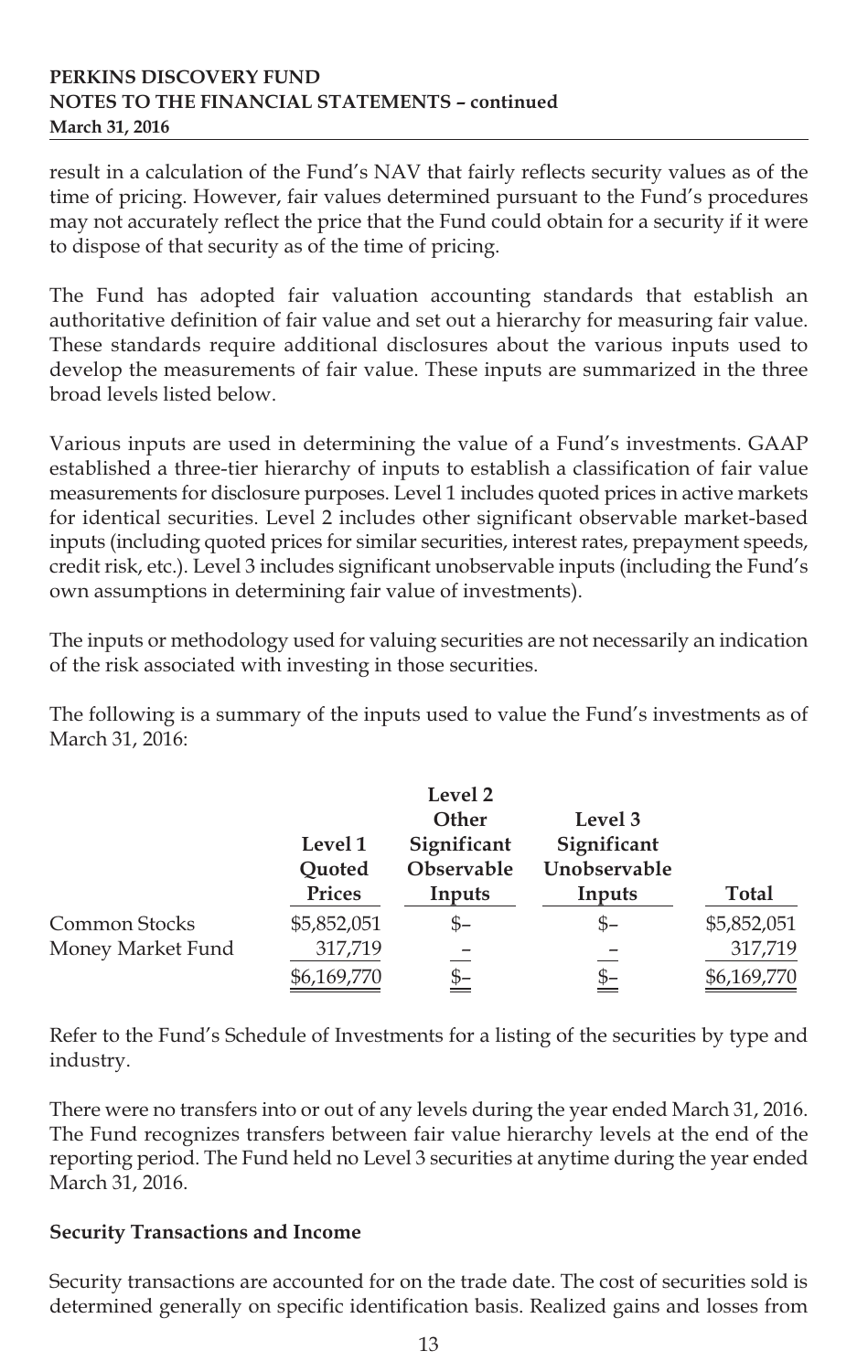security transactions are determined on the basis of identified cost for book and tax purposes. Dividends are recorded on the ex-dividend date. Interest income is recorded on an accrual basis.

# **Cash and Cash Equivalents**

Cash and cash equivalents consist of overnight deposits with the custodian bank which earn interest at the current market rate.

# **Accounting Estimates**

In preparing financial statements in conformity with GAAP, management makes estimates and assumptions that affect the reported amounts of assets and liabilities at the date of the financial statements, as well as the reported amounts of revenues and expenses during the reporting period. Actual results could differ from those estimates.

# **Federal Income Taxes**

The Fund intends to comply with the requirements of the Internal Revenue Code applicable to regulated investment companies and to distribute all of its taxable income to its shareholders. The Fund also intends to distribute sufficient net investment income and net capital gains, if any, so that it will not be subject to excise tax on undistributed income and gains. Therefore, no federal income tax or excise provision is required.

Management has reviewed the Fund's tax positions for each of the open tax years (2013–2015) or expected to be taken in the Fund's 2016 tax returns and has concluded that no liability for unrecognized tax benefits should be recorded related to uncertain tax positions taken in the Fund's tax returns. The Fund has no examinations in progress and management is not aware of any tax positions for which it is reasonably possible that the total amounts of unrecognized tax benefits will significantly change.

# **Reclassification of Capital Accounts**

GAAP requires that certain components of net assets relating to permanent differences be reclassified between financial and tax reporting. For the year ended March 31, 2016, such reclassifications reduced paid-in-capital and net investment loss by \$218,675.

# **NOTE 2 – INVESTMENT ADVISORY AND DISTRIBUTION AGREEMENTS AND OTHER TRANSACTIONS WITH AFFILIATES**

Pursuant to an Investment Advisory Agreement, the Advisor, Perkins Capital Management, Inc. ("Perkins") provides investment services for an annual fee of 1.00% of average daily net assets of the Fund. For the year ended March 31, 2016, Perkins earned \$79,820 and waived \$65,218, in investment management fees and reimbursed expenses of \$16,568.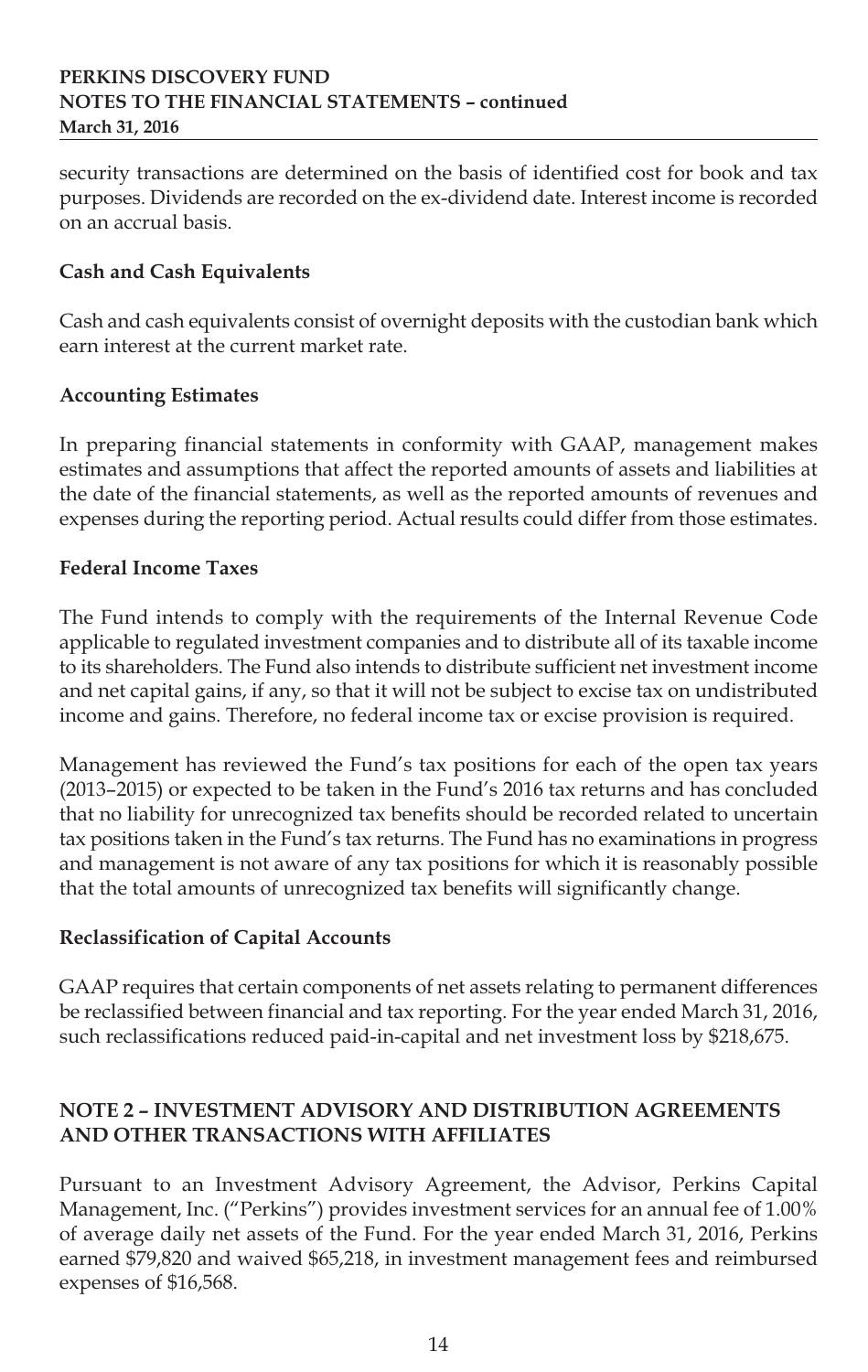Perkins has contractually agreed to reduce its fees and/or pay Fund expenses (excluding Acquired Fund Fees and Expenses, interest expense in connection with investment activities, taxes and extraordinary expenses) in order to limit Total Annual Fund Operating Expenses After Fee Waiver and/or Expense Reimbursement for shares of the Fund to 2.25% of the Fund's average net assets (the "Expense Cap") through July 31, 2016. The Agreement may be terminated at any time by the Board upon 60 days' notice to the Adviser, or by the Adviser with the consent of the Board. Each waiver or reimbursement of an expense by the Adviser is subject to repayment by the Fund within the three fiscal years following the fiscal year in which the expense was incurred, provided that the Fund is able to make the repayment without exceeding the expense limitation in place at the time of the waiver or reimbursement.

The total amount of recoverable reimbursements as of March 31, 2016 was \$252,025 and expires as follows:

| 2017 | \$98.106  |
|------|-----------|
| 2018 | 72,133    |
| 2019 | 81,786    |
|      | \$252,025 |

The Fund has adopted a Distribution Plan (the "Plan") in accordance with Rule 12b-1 under the 1940 Act, providing for the payment of distribution and service fees to the Advisor as Distribution Coordinator of the Fund. The Plan provides that the Fund may pay a fee to the Advisor at an annual rate of up to 0.25% of average daily net assets of the Fund in consideration for distribution related services. For the year ended March 31, 2016, there were \$19,955 in 12b-1 expenses incurred.

First Dominion Capital Corporation (the "FDCC") acts as the Fund's principal underwriter and distributor in the continuous public offering of the Fund's shares. For the year ended March 31, 2016, FDCC received no commissions or underwriting fees from the sale of the Fund's shares.

Commonwealth Fund Services, Inc. ("CFSI"), acts as the Fund's administrator, transfer and dividend disbursing agent and pricing agent. As administrator, CFSI provides shareholder, recordkeeping, administrative and blue-sky filing services and earned \$27,916 for its services for the year ended March 31, 2016. As the Fund's transfer agent and dividend disbursing agent, CFSI earned \$17,320 for its services for the year ended March 31, 2016. As pricing agent, CFSI earned \$25,001 for its accounting services for the year ended March 31, 2016.

Certain officers of the Trust are also officers and/or directors of FDCC and CFSI. Additionally, John H. Lively of the Law Offices of John H. Lively and Associates, Inc., a member of The 1940 Act Law Group™, serves as legal counsel to the Trust. John H. Lively, Secretary of the Trust, is the owner of the Law Offices of John H. Lively and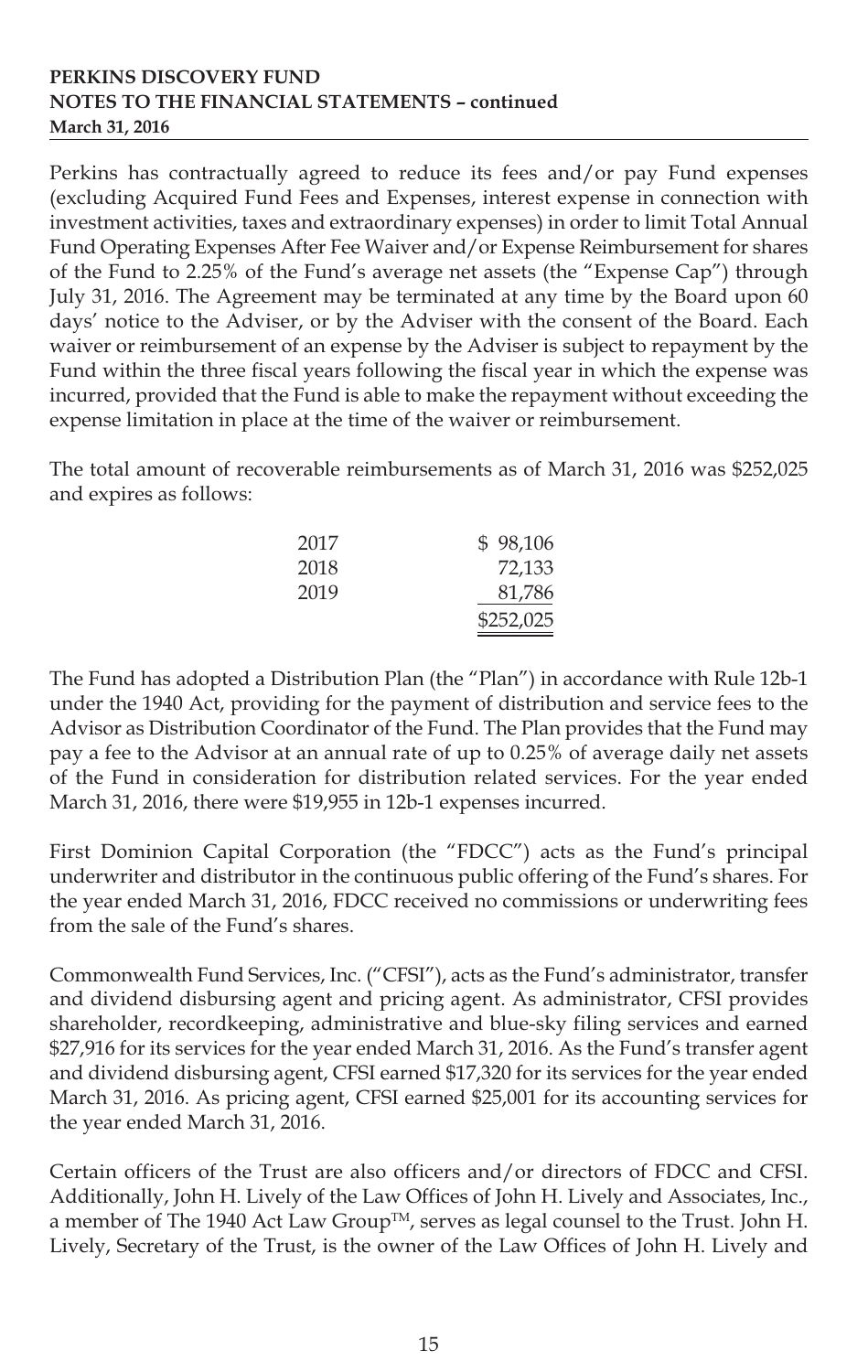Associates, Inc. Mr. Lively receives no special compensation from the Trust or the Fund for serving as an officer of the Trust.

### **NOTE 3 – INVESTMENTS**

The cost of purchases and the proceeds from sales of securities other than short-term notes for the year ended March 31, 2016, aggregated \$170,451 and \$1,424,148 respectively.

# **NOTE 4 – DISTRIBUTIONS TO SHAREHOLDERS AND TAX COMPONENTS OF CAPITAL**

Distributions are determined on a tax basis and may differ from net investment income and realized capital gains for financial reporting purposes. Differences may be permanent or temporary. Permanent differences are reclassified among capital accounts in the financial statements to reflect their tax character. Temporary differences arise when certain items of income, expense, gain or loss are recognized in different periods for financial statement and tax purposes; these differences will reverse at some time in the future. Differences in classification may also result from the treatment of short-term gains as ordinary income for tax purposes.

During the years ended March 31, 2016 and March 31, 2015, no distributions were paid.

As of March 31, 2016, the components of distributable earnings on a tax basis were as follows:

| Accumulated undistributed net investment income (loss)    | (30, 860)<br>S. |
|-----------------------------------------------------------|-----------------|
| Accumulated net realized gain (loss) on investments       | (1,558,342)     |
| Net unrealized appreciation (depreciation) of investments | 2,270,967       |
|                                                           | 681.765         |

Under the Regulated Investment Company Modernization Act of 2010 ("2010 Act"), net capital losses recognized after December 31, 2010, may be carried forward indefinitely, and their character is retained as short-term and/or long-term losses. Under the laws in effect prior to the 2010 Act, pre-enactment net capital losses were carried forward for eight years and treated as short-term losses. As a transition rule, the 2010 Act requires that post-enactment net capital losses be used before preenactment net capital losses. As of March 31, 2016, the Fund has a capital loss carryforward of \$1,558,342 available to offset future capital gains. \$860,612 of the loss carryforward expires in 2018, \$261,554 of short-term and \$436,176 of long-term can be carried forward indefinitely.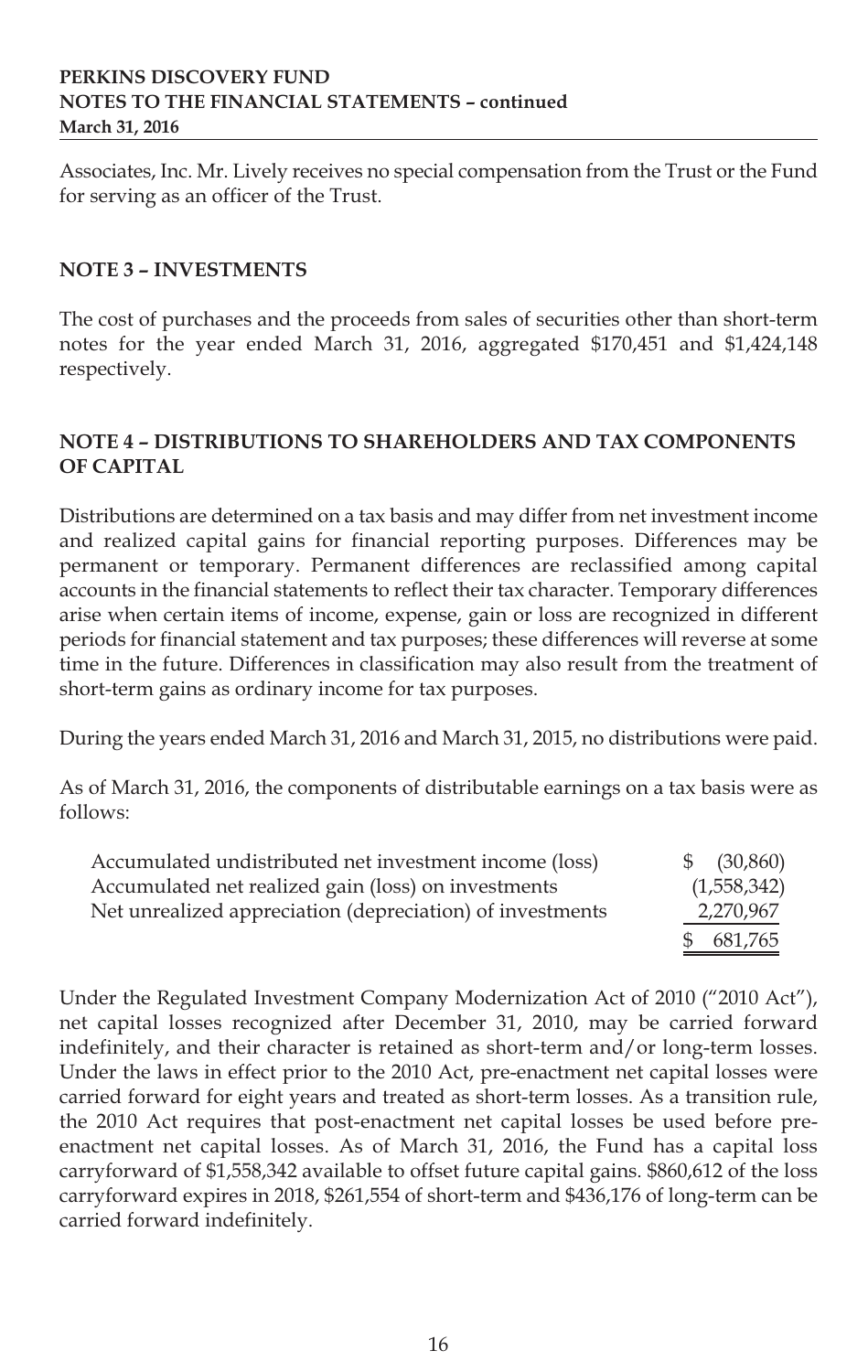As of March 31, 2016, the cost for Federal income tax purpose was \$3,898,803.

Net unrealized appreciation consists of:

| Gross unrealized appreciation | \$2,775,674 |
|-------------------------------|-------------|
| Gross unrealized depreciation | (504,707)   |
| Net unrealized appreciation   | \$2,270,967 |

### **NOTE 5 – CAPITAL STOCK TRANSACTIONS**

Capital stock transactions were:

|                         | Year ended<br>March 31, 2016 |               | Year ended<br>March 31, 2015 |               |
|-------------------------|------------------------------|---------------|------------------------------|---------------|
|                         | <b>Shares</b>                | Value         | <b>Shares</b>                | Value         |
| Shares sold             | 23.495                       | 855,987       | 10,749                       | 392,007       |
| Shares redeemed         | (55, 214)                    | (1,881,705)   | (77, 803)                    | (2,804,098)   |
| Net increase (decrease) | (31,719)                     | \$(1,025,718) | (67,054)                     | \$(2,412,091) |

### **NOTE 6 – NEW ACCOUNTING PRONOUNCEMENT**

In May 2015, the Financial Accounting Standards Board ("FASB") issued Accounting Standards Update ("ASU") No. 2015-07 "Disclosure for Investment in Certain Entities that Calculate Net Asset Value per Share (or Its Equivalent)." The amendments in ASU No. 2015-07 remove the requirement to categorize within the fair value hierarchy investment measured using the NAV practical expedient. The ASU also removes certain disclosure requirements for investments that qualify, but do not utilize, the NAV practical expedient. The amendments in the ASU are effective for Fiscal years beginning after December 15, 2015, and interim periods within those fiscal years. Management is currently evaluating the impact these changes will have on the Funds' financial statements and related disclosures.

### **NOTE 7 – SUBSEQUENT EVENTS**

Management has evaluated all transactions and events subsequent to the date of the statement of assets and liabilities through the date on which these financial statements were issued. Except as already included in the notes to these financial statements, no additional items require disclosure.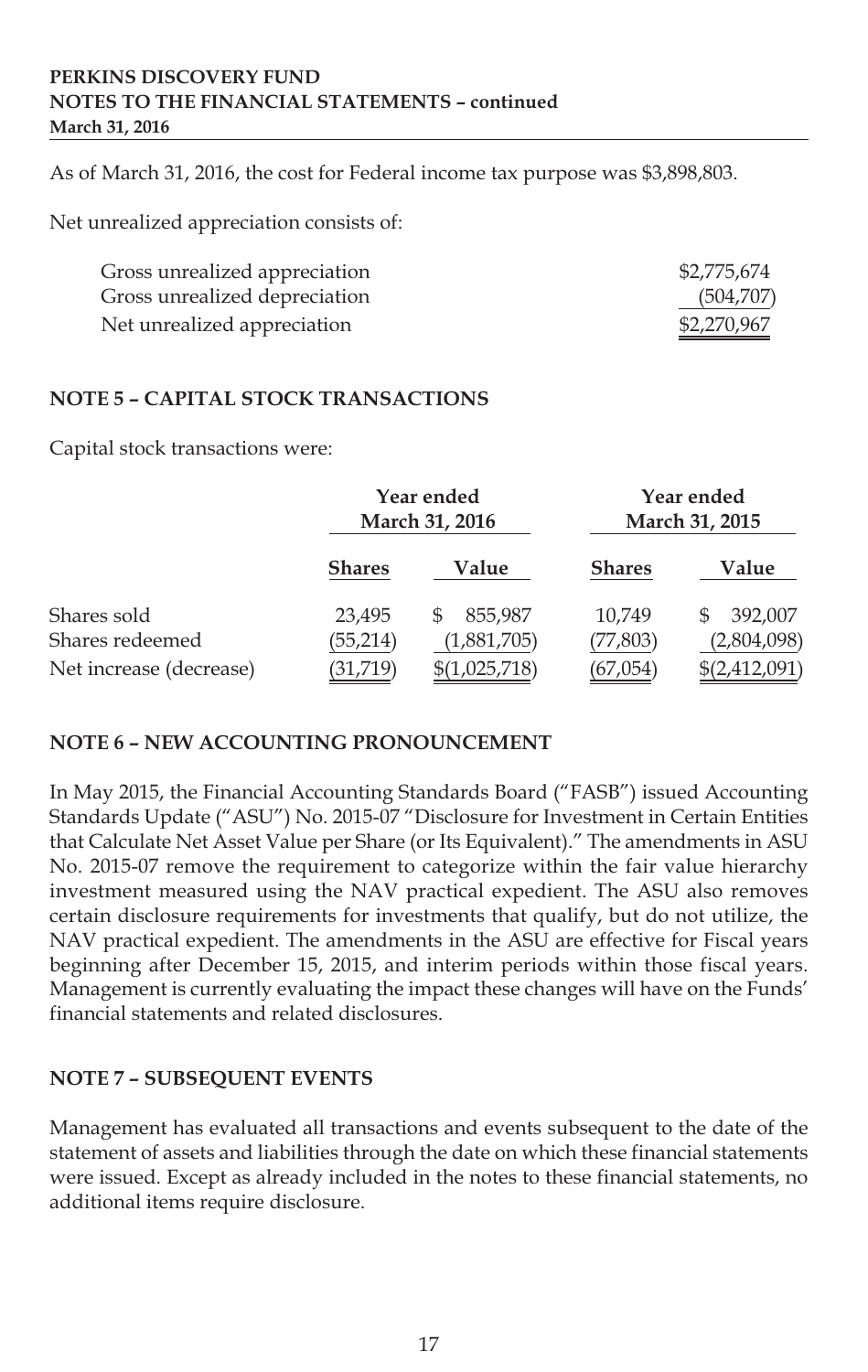#### **REPORT OF INDEPENDENT REGISTERED PUBLIC ACCOUNTING FIRM**

# **To the Shareholders of The Perkins Discovery Fund and the Board of Trustees of The World Funds Trust**

We have audited the accompanying statement of assets and liabilities, including the schedule of investments of The Perkins Discovery Fund, a series of shares of The World Funds Trust (The "Fund"), as of March 31, 2016, and the related statement of operations for the year then ended, the statements of changes in net assets for each of the two years in the period then ended, and the financial highlights for each of the five years in the period then ended. These financial statements and financial highlights are the responsibility of the Fund's management. Our responsibility is to express an opinion on these financial statements and financial highlights based on our audits.

We conducted our audits in accordance with the standards of the Public Company Accounting Oversight Board (United States). Those standards require that we plan and perform the audit to obtain reasonable assurance about whether the financial statements and financial highlights are free of material misstatement. The Fund is not required to have, nor were we engaged to perform, an audit of the Fund's internal control over financial reporting. Our audits included consideration of internal control over financial reporting as a basis for designing audit procedures that are appropriate in the circumstances, but not for the purpose of expressing an opinion on the effectiveness of the Fund's internal control over financial reporting. Accordingly, we express no such opinion. An audit includes examining, on a test basis, evidence supporting the amounts and disclosures in the financial statements. Our procedures included confirmation of securities owned as of March 31, 2016, by correspondence with the custodian. An audit also includes assessing the accounting principles used and significant estimates made by management, as well as evaluating the overall financial statement presentation. We believe that our audits provide a reasonable basis for our opinion.

In our opinion, the financial statements and financial highlights referred to above present fairly, in all material respects, the financial position of The Perkins Discovery Fund as of March 31, 2016, the results of its operations for the year then ended, the changes in its net assets for each of the two years in the period then ended, and the financial highlights for each of the five years in the period then ended, presented in conformity with accounting principles generally accepted in the United States of America.

**May 23, 2016**

**Philadelphia, Pennsylvania TAIT, WELLER & BAKER LLP**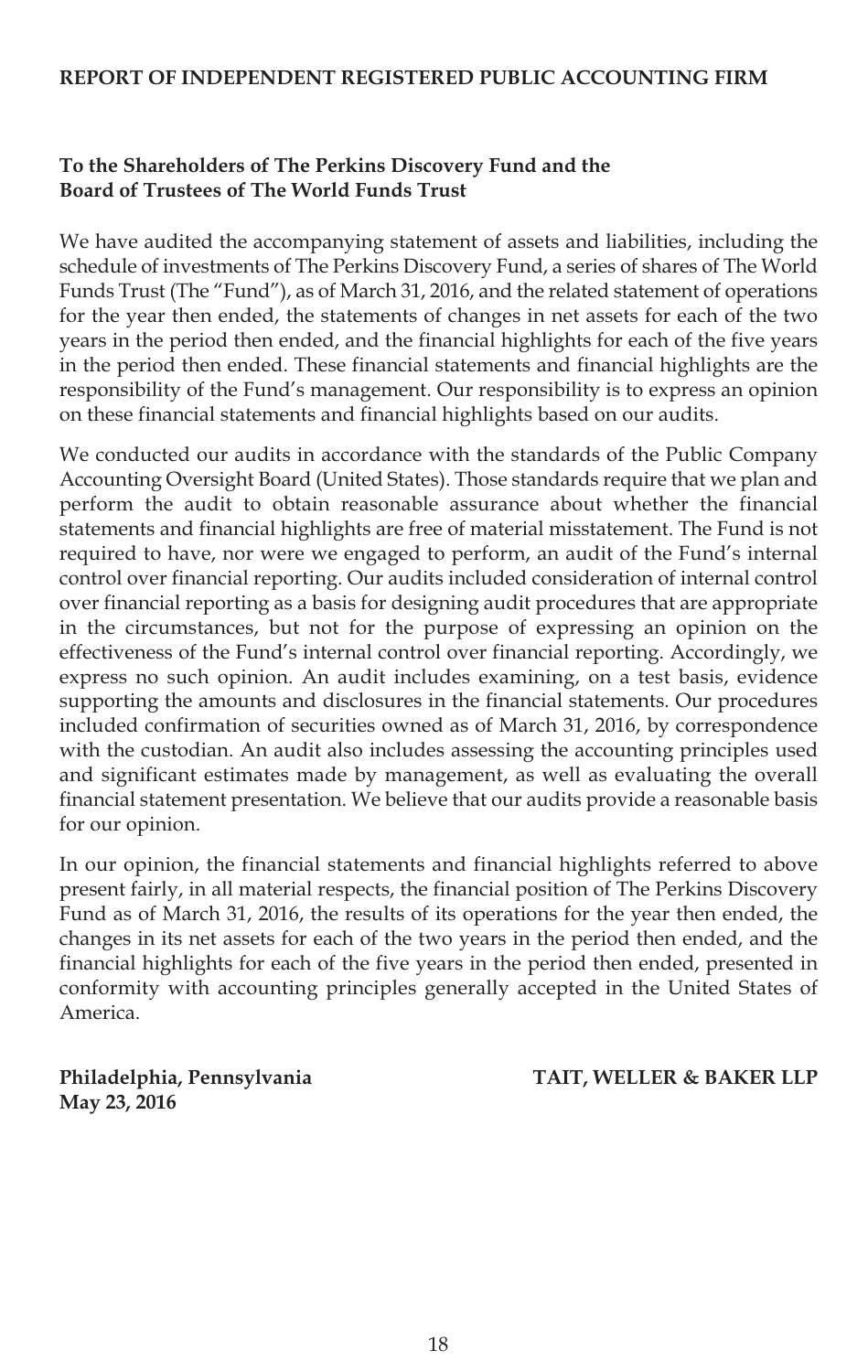#### **SUPPLEMENTAL INFORMATION WORLD FUNDS TRUST (The "Trust") (unaudited)**

Information pertaining to the trustees and officers of the Trust is set forth below. The names, addresses and birth years of the trustees and officers of the Trust, together with information as to their principal occupations during the past five years, are listed below. The Statement of Additional Information (the "SAI") includes additional information about the trustees and is available without charge upon request by calling, toll-free, (800) 673-0550.

Following is a list of the Trustees and executive officers of the Trust and their principal occupation over the last five years.

| <b>NON-INTERESTED TRUSTEES</b> |                  |             |                        |            |                |
|--------------------------------|------------------|-------------|------------------------|------------|----------------|
|                                |                  | Term of     |                        | Number     |                |
|                                |                  | Office      |                        | of Funds   |                |
|                                |                  | and         | Principal              | in Fund    | Other          |
| Name,                          | Position(s)      | Length      | Occupation(s)          | Complex    | Directorships  |
| <b>Address</b>                 | <b>Held with</b> | of Time     | During the Past        | Overseen   | Held by        |
| and Age                        | the Trust        | Served      | <b>Five Years</b>      | by Trustee | <b>Trustee</b> |
| David J. Urban                 | Trustee          | Indefinite, | Dean, Jones            | 36         | None           |
| 8730 Stony                     |                  | Since       | College of             |            |                |
| Point Pkwy                     |                  | June 2010   | Business, Middle       |            |                |
| Suite 205                      |                  |             | <b>Tennessee State</b> |            |                |
| Richmond, VA                   |                  |             | University since       |            |                |
| 23235                          |                  |             | July 2013; Virginia    |            |                |
| Age: 60                        |                  |             | Commonwealth           |            |                |
|                                |                  |             | University,            |            |                |
|                                |                  |             | Professor of           |            |                |
|                                |                  |             | Marketing from         |            |                |
|                                |                  |             | 1989 to 2013.          |            |                |
| Mary Lou                       | Trustee          | Indefinite, | Accountant, Harris,    | 36         | None           |
| H. Ivey                        |                  | Since       | Hardy & Johnstone,     |            |                |
| 8730 Stony                     |                  | June 2010   | P.C., accounting       |            |                |
| Point Pkwy                     |                  |             | firm, since 2008.      |            |                |
| Suite 205                      |                  |             |                        |            |                |
| Richmond, VA                   |                  |             |                        |            |                |
| 23235                          |                  |             |                        |            |                |
| Age: 57                        |                  |             |                        |            |                |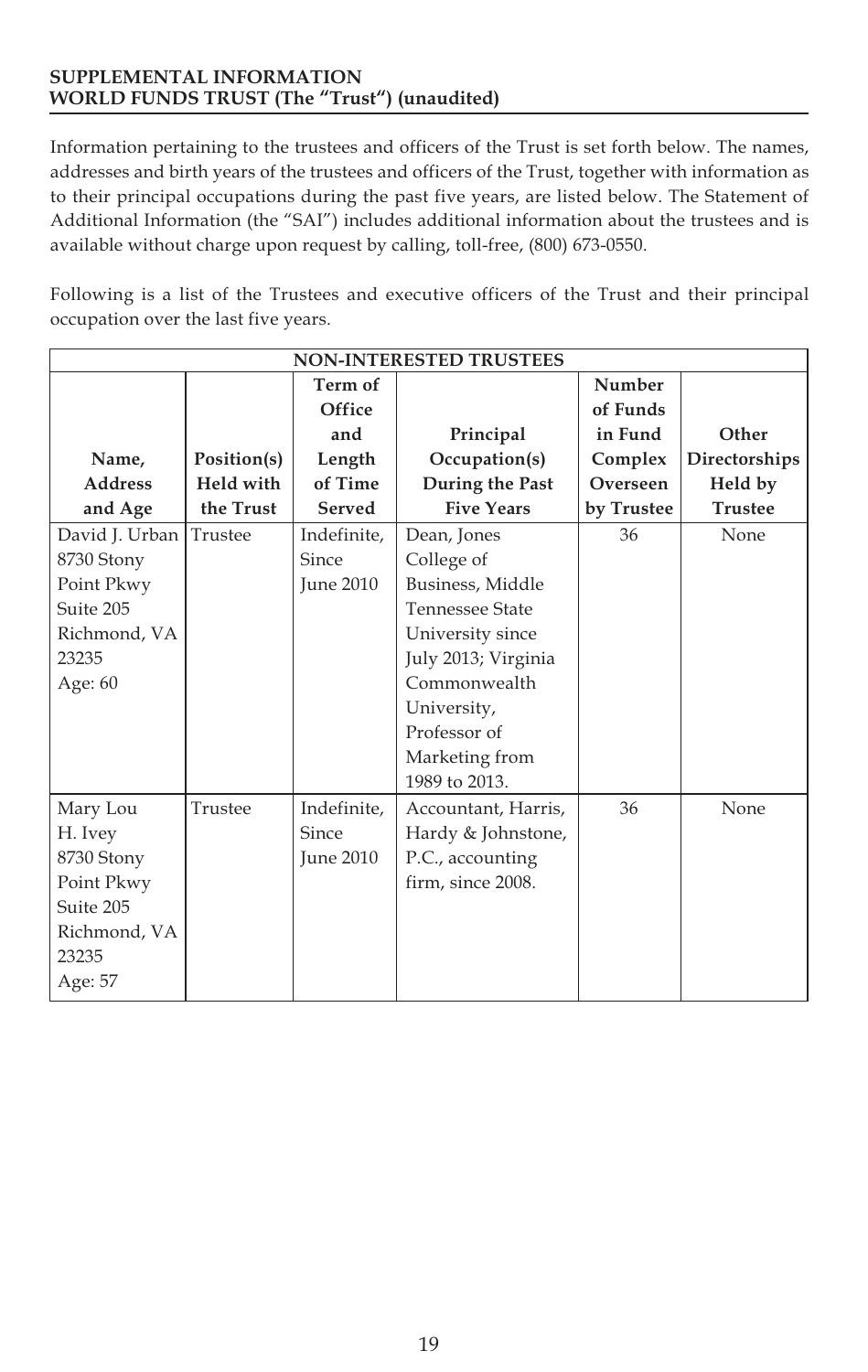#### **SUPPLEMENTAL INFORMATION – continued WORLD FUNDS TRUST (The "Trust") (unaudited)**

|                   |             | Term of<br>Office |                            | Number<br>of Funds |                  |
|-------------------|-------------|-------------------|----------------------------|--------------------|------------------|
|                   |             | and               |                            | in Fund            | Other            |
| Name,             | Position(s) | Length            | Principal<br>Occupation(s) | Complex            | Directorships    |
| <b>Address</b>    | Held with   | of Time           | During the Past            | Overseen           | Held by          |
| and Age           | the Trust   | Served            | <b>Five Years</b>          | by Trustee         | <b>Trustee</b>   |
| Theo H. Pitt, Jr. | Trustee     | Indefinite:       | Senior Partner,            | 36                 | Independent      |
| 8730 Stony        |             | Since             | Community                  |                    | Trustee of       |
| Point Pkwy        |             | August            | Financial                  |                    | Gardner          |
| Suite 205         |             | 2013              | Institutions               |                    | Lewis            |
| Richmond, VA      |             |                   | Consulting (bank           |                    | Investment       |
| 23235             |             |                   | consulting) since          |                    | Trust for the    |
| Age: 80           |             |                   | 1997 to present.           |                    | one series of    |
|                   |             |                   |                            |                    | that trust;      |
|                   |             |                   |                            |                    | Leeward          |
|                   |             |                   |                            |                    | Investment       |
|                   |             |                   |                            |                    | Trust for the    |
|                   |             |                   |                            |                    | one series of    |
|                   |             |                   |                            |                    | that trust;      |
|                   |             |                   |                            |                    | Hillman          |
|                   |             |                   |                            |                    | Capital          |
|                   |             |                   |                            |                    | Management       |
|                   |             |                   |                            |                    | Investment       |
|                   |             |                   |                            |                    | Trust for the    |
|                   |             |                   |                            |                    | one series of    |
|                   |             |                   |                            |                    | that trust; and  |
|                   |             |                   |                            |                    | Starboard        |
|                   |             |                   |                            |                    | Investment       |
|                   |             |                   |                            |                    | Trust for the    |
|                   |             |                   |                            |                    | 28 series of     |
|                   |             |                   |                            |                    | that trust; (all |
|                   |             |                   |                            |                    | registered       |
|                   |             |                   |                            |                    | investment       |
|                   |             |                   |                            |                    | companies).      |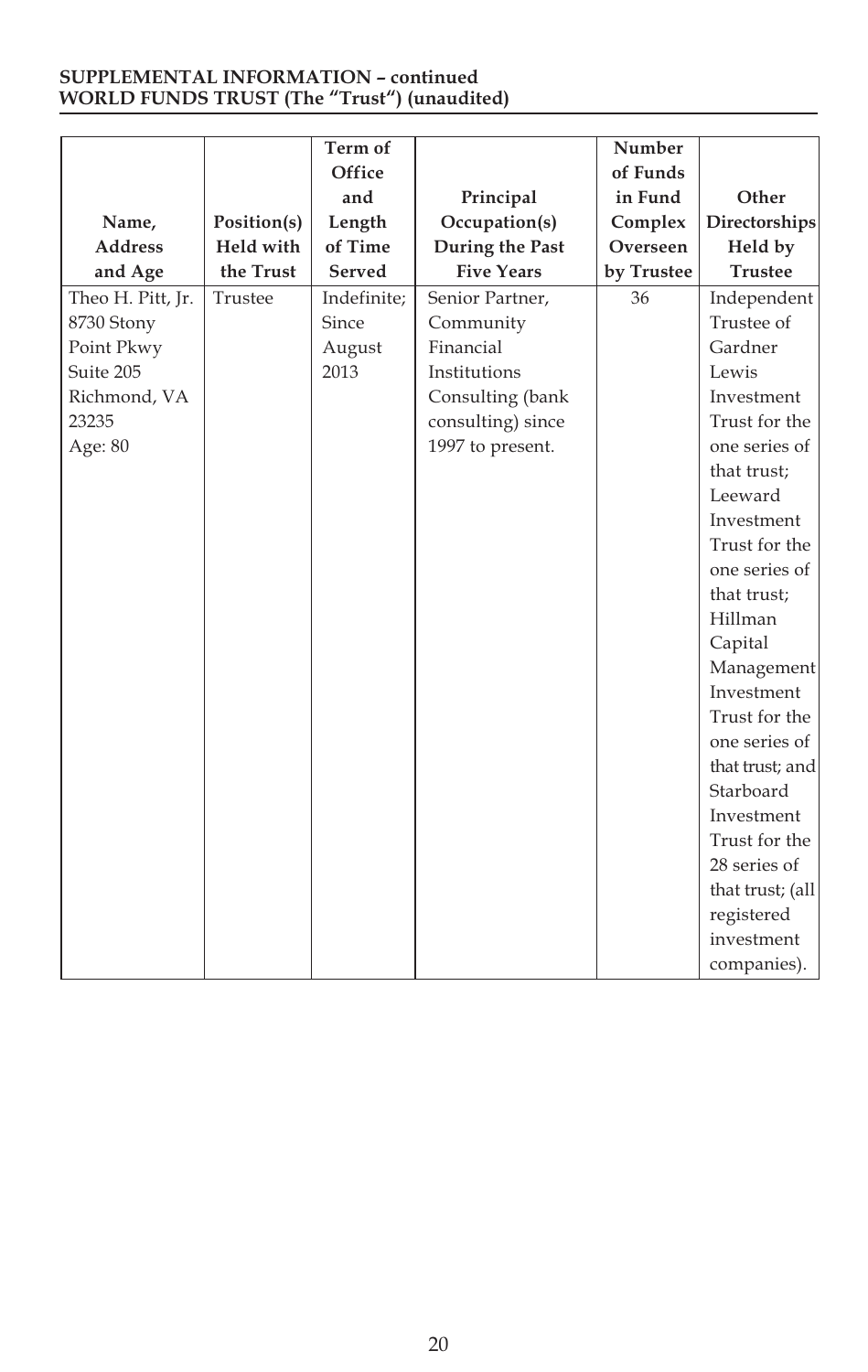#### **SUPPLEMENTAL INFORMATION – continued WORLD FUNDS TRUST (The "Trust") (unaudited)**

| OFFICERS WHO ARE NOT TRUSTEES |             |                  |                         |            |                |
|-------------------------------|-------------|------------------|-------------------------|------------|----------------|
|                               |             | Term of          |                         | Number     |                |
|                               |             | Office           |                         | of Funds   |                |
|                               |             | and              | Principal               | in Fund    | Other          |
| Name,                         | Position(s) | Length           | Occupation(s)           | Complex    | Directorships  |
| <b>Address</b>                | Held with   | of Time          | During the Past         | Overseen   | Held by        |
| and Age                       | the Trust   | Served           | <b>Five Years</b>       | by Trustee | <b>Trustee</b> |
| <b>John Pasco III</b>         | President   | Indefinite.      | President, Treasurer    | N/A        | N/A            |
| 8730 Stony                    | and         | Since            | and Director of         |            |                |
| Point Pkwy                    | Principal   | <b>June 2010</b> | Commonwealth            |            |                |
| Suite 205                     | Executive   |                  | Fund Services, Inc.     |            |                |
| Richmond, VA                  | Officer     |                  | ("CFS"), the Trust's    |            |                |
| 23235                         |             |                  | Administrator,          |            |                |
| Age: 71                       |             |                  | Transfer Agent,         |            |                |
|                               |             |                  | Disbursing Agent,       |            |                |
|                               |             |                  | and Accounting          |            |                |
|                               |             |                  | Services Agent          |            |                |
|                               |             |                  | since 1993; and         |            |                |
|                               |             |                  | President and           |            |                |
|                               |             |                  | Director of First       |            |                |
|                               |             |                  | Dominion                |            |                |
|                               |             |                  | Capital Corp.           |            |                |
|                               |             |                  | ("FDCC"), the           |            |                |
|                               |             |                  | Trust's underwriter.    |            |                |
|                               |             |                  | Mr. Pasco is a          |            |                |
|                               |             |                  | certified public        |            |                |
|                               |             |                  | accountant.             |            |                |
| Karen M. Shupe                | Treasurer   | Indefinite,      | Managing                | N/A        | N/A            |
| 8730 Stony                    | and         | Since            | Director of Fund        |            |                |
| Point Pkwy                    | Principal   | <b>June 2008</b> | Operations,             |            |                |
| Suite 205                     | Financial   |                  | Commonwealth            |            |                |
| Richmond, VA                  | Officer     |                  | Fund Services,          |            |                |
| 23235                         |             |                  | Inc., $2003$ – present. |            |                |
| Age: 51                       |             |                  |                         |            |                |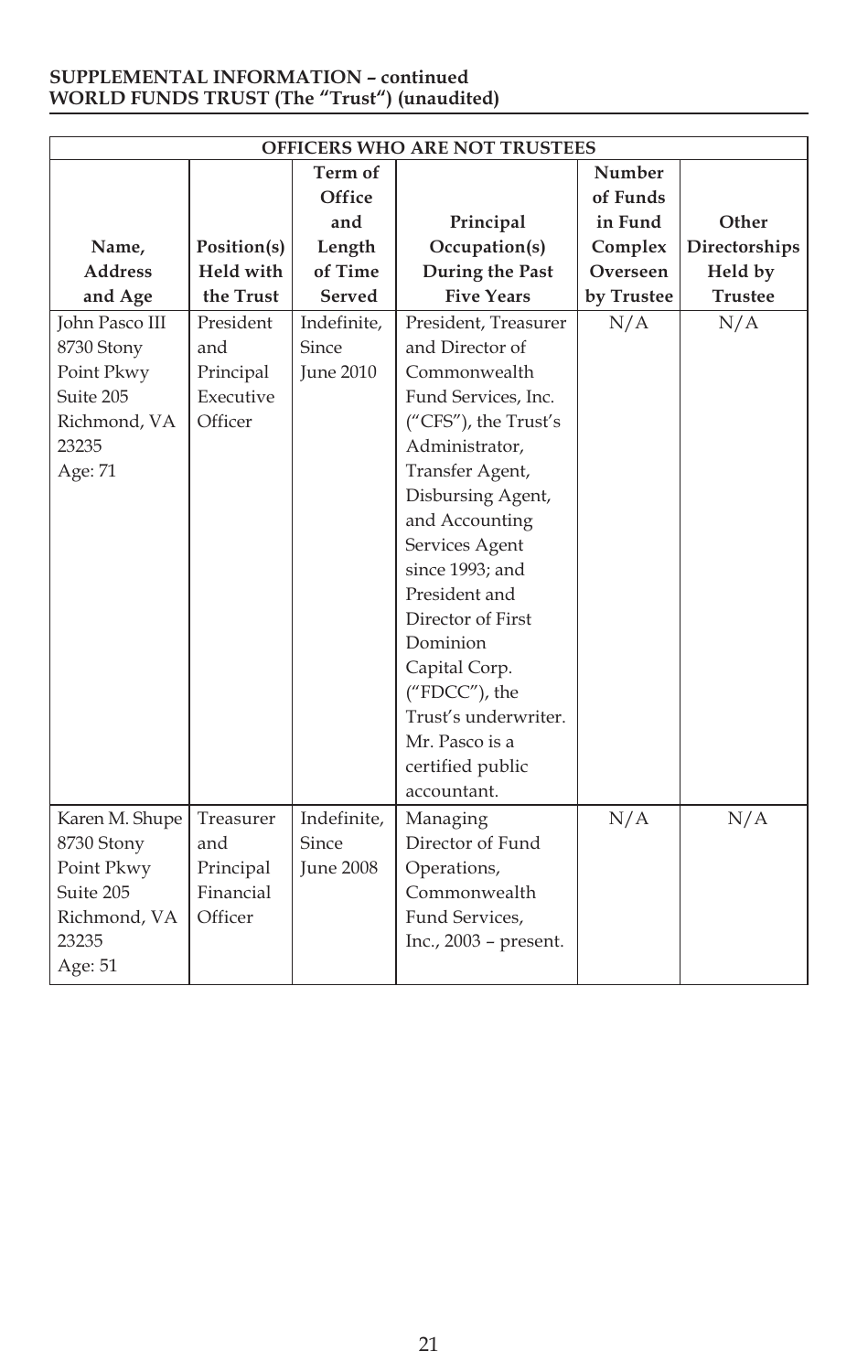#### **SUPPLEMENTAL INFORMATION – continued WORLD FUNDS TRUST (The "Trust") (unaudited)**

| Name,<br><b>Address</b><br>and Age                                                               | Position(s)<br>Held with<br>the Trust | Term of<br>Office<br>and<br>Length<br>of Time<br>Served | Principal<br>Occupation(s)<br>During the Past<br><b>Five Years</b>                                                                                                                                                                                                                            | Number<br>of Funds<br>in Fund<br>Complex<br>Overseen<br>by Trustee | Other<br>Directorships<br>Held by<br><b>Trustee</b> |
|--------------------------------------------------------------------------------------------------|---------------------------------------|---------------------------------------------------------|-----------------------------------------------------------------------------------------------------------------------------------------------------------------------------------------------------------------------------------------------------------------------------------------------|--------------------------------------------------------------------|-----------------------------------------------------|
| David Bogaert<br>8730 Stony<br>Point Pkwy<br>Suite 205<br>Richmond, VA<br>23235<br>Age: 52       | Vice<br>President                     | Indefinite,<br>Since<br>November<br>2013                | Managing<br>Director of<br><b>Business</b><br>Development,<br>Commonwealth<br>Fund Services.<br>Inc., October<br>$2013$ – present;<br>Senior Vice<br>President of<br><b>Business</b><br>Development<br>and other<br>positions for<br>Huntington Asset<br>Services, Inc.<br>from 1986 to 2013. | N/A                                                                | N/A                                                 |
| Ann T.<br>MacDonald<br>8730 Stony<br>Point Pkwy<br>Suite 205<br>Richmond, VA<br>23235<br>Age: 61 | Assistant<br>Treasurer                | Indefinite,<br>Since<br>November<br>2015                | Director, Fund<br>Administration and<br>Fund Accounting,<br>Commonwealth<br>Fund Services,<br>Inc., 2003 - present.                                                                                                                                                                           | $\overline{N/A}$                                                   | N/A                                                 |
| John H. Lively<br>8730 Stony<br>Point Pkwy<br>Suite 205<br>Richmond, VA<br>23235<br>Age: 47      | Secretary                             | Indefinite,<br>Since<br>November<br>2013                | Attorney, The Law<br>Offices of John<br>H. Lively &<br>Associates, Inc.<br>(law firm), March<br>2010 to present:<br>Attorney, Husch<br><b>Blackwell Sanders</b><br>LLP (law firm),<br>March 2007 to<br>February 2010.                                                                         | N/A                                                                | $\overline{N/A}$                                    |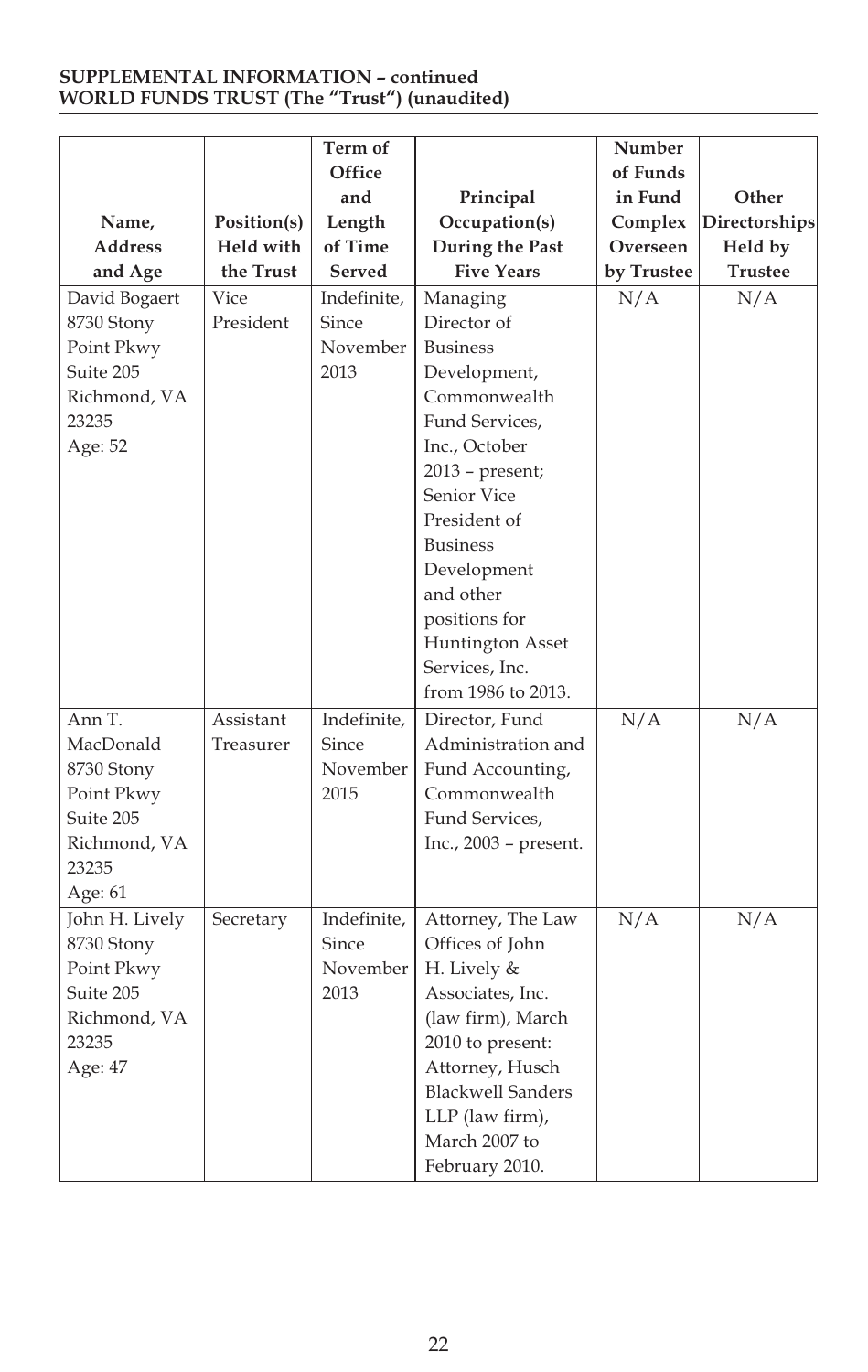#### **SUPPLEMENTAL INFORMATION – continued WORLD FUNDS TRUST (The "Trust") (unaudited)**

|                |             | Term of     |                       | Number     |                |
|----------------|-------------|-------------|-----------------------|------------|----------------|
|                |             | Office      |                       | of Funds   |                |
|                |             | and         | Principal             | in Fund    | Other          |
| Name,          | Position(s) | Length      | Occupation(s)         | Complex    | Directorships  |
| <b>Address</b> | Held with   | of Time     | During the Past       | Overseen   | Held by        |
| and Age        | the Trust   | Served      | <b>Five Years</b>     | by Trustee | <b>Trustee</b> |
| Holly B.       | Assistant   | Indefinite, | Managing Director,    | N/A        | N/A            |
| Giangiulio     | Secretary   | Since       | Corporate             |            |                |
| 8730 Stony     |             | November    | Operations,           |            |                |
| Point Pkwy     |             | 2015        | Commonwealth          |            |                |
| Suite 205      |             |             | Fund Services, Inc.,  |            |                |
| Richmond, VA   |             |             | January 2015-present, |            |                |
| 23235          |             |             | Corporate             |            |                |
| Age: 53        |             |             | Accounting            |            |                |
|                |             |             | and HR Manager        |            |                |
|                |             |             | from 2010 to 2015.    |            |                |
| Julian G.      | Chief       | Indefinite, | Managing Member       | N/A        | N/A            |
| Winters        | Compliance  | Since       | of Watermark          |            |                |
| 8730 Stony     | Officer     | August      | Solutions, LLC        |            |                |
| Point Pkwy     |             | 2013.       | (investment           |            |                |
| Suite 205      |             |             | compliance and        |            |                |
| Richmond, VA   |             |             | consulting) since     |            |                |
| 23235          |             |             | March 2007.           |            |                |
| Age: 47        |             |             |                       |            |                |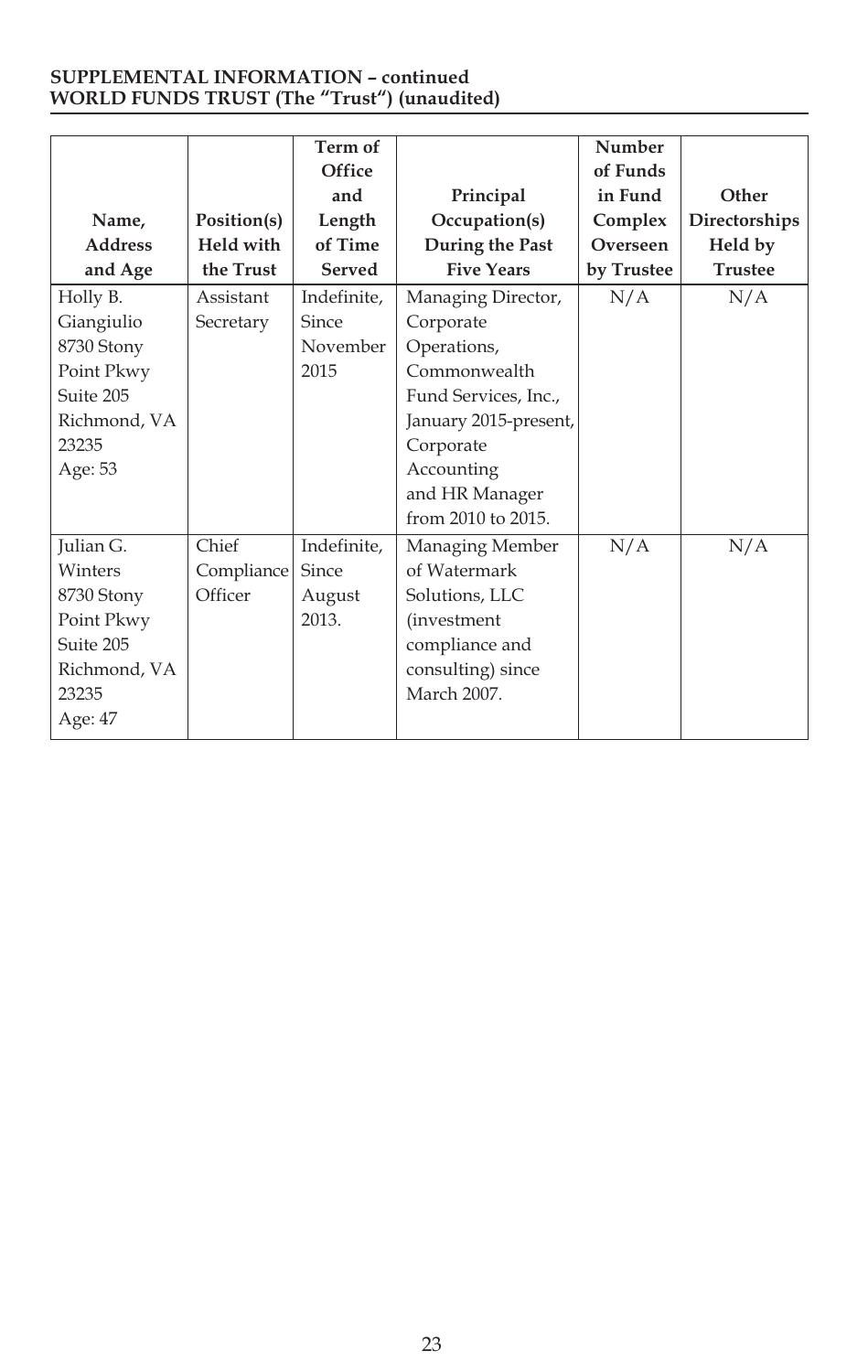# **VOTING PROXIES ON FUND PORTFOLIO SECURITIES**

A description of the policies and procedures that the Fund uses to determine how to vote proxies relating to securities held in the Fund's portfolio is available, without charge and upon request, by calling 1-800-637-0550 or on the SEC's website at www.sec.gov. Information regarding how the Fund voted proxies relating to portfolio securities during the most recent twelve months ended June 30 is available on or through the SEC's website at www.sec.gov.

# **QUARTERLY PORTFOLIO HOLDINGS**

The Fund files with the SEC a complete schedule of its portfolio holdings, as of the close of the first and third quarters of its fiscal year, on "Form N-Q". These filings are available, without charge and upon request, by calling 1-800-637-0550 or on the SEC's website at www.sec.gov. The Fund's Forms N-Q may be reviewed and copied at the SEC's Public Reference Room in Washington, D.C. Information on the operation of the Public Reference Room may be obtained by calling 1-800-SEC-0330.

# **ADVISORY CONTRACT RENEWAL**

At meetings held on November 5 and 10-11, 2015, the Board of Trustees (the "Board") considered the renewal of the Investment Advisory Agreement considered the renewal of the Investment Advisory (the "Agreement") between the Trust and Perkins Capital Management, Inc. (the "Adviser") in regard to the Perkins Discovery Fund.

Counsel reviewed with the Board a memorandum from Counsel dated October 13, 2015, and addressed to the Trustees that summarized, among other things, the fiduciary duties and responsibilities of the Board in reviewing and approving the renewal of the Agreement between the Adviser and the Trust on behalf of the Perkins Discovery Fund. A copy of this memorandum was circulated to the Trustees in advance of the Meeting. Counsel discussed with the Trustees the types of information and factors that should be considered by the Board in order to make an informed decision regarding the approval of the continuation of the Agreement, including the following material factors: (i) the nature, extent, and quality of the services provided by the Adviser; (ii) the investment performance of the Perkins Discovery Fund; (iii) the costs of the services to be provided and profits to be realized by the Adviser from the relationship with the Perkins Discovery Fund; (iv) the extent to which economies of scale would be realized if the Perkins Discovery Fund grows and whether advisory fee levels reflect those economies of scale for the benefit of the Perkins Discovery Fund's investors; and (v) the Adviser's practices regarding possible conflicts of interest.

In assessing these factors and reaching its decisions, the Board took into consideration information furnished for the Board's review and consideration throughout the year at regular Board meetings, as well as information specifically prepared and/or presented in connection with the annual renewal process, including information presented to the Board in the Adviser's presentation earlier in the Meeting. The Board requested and was provided with information and reports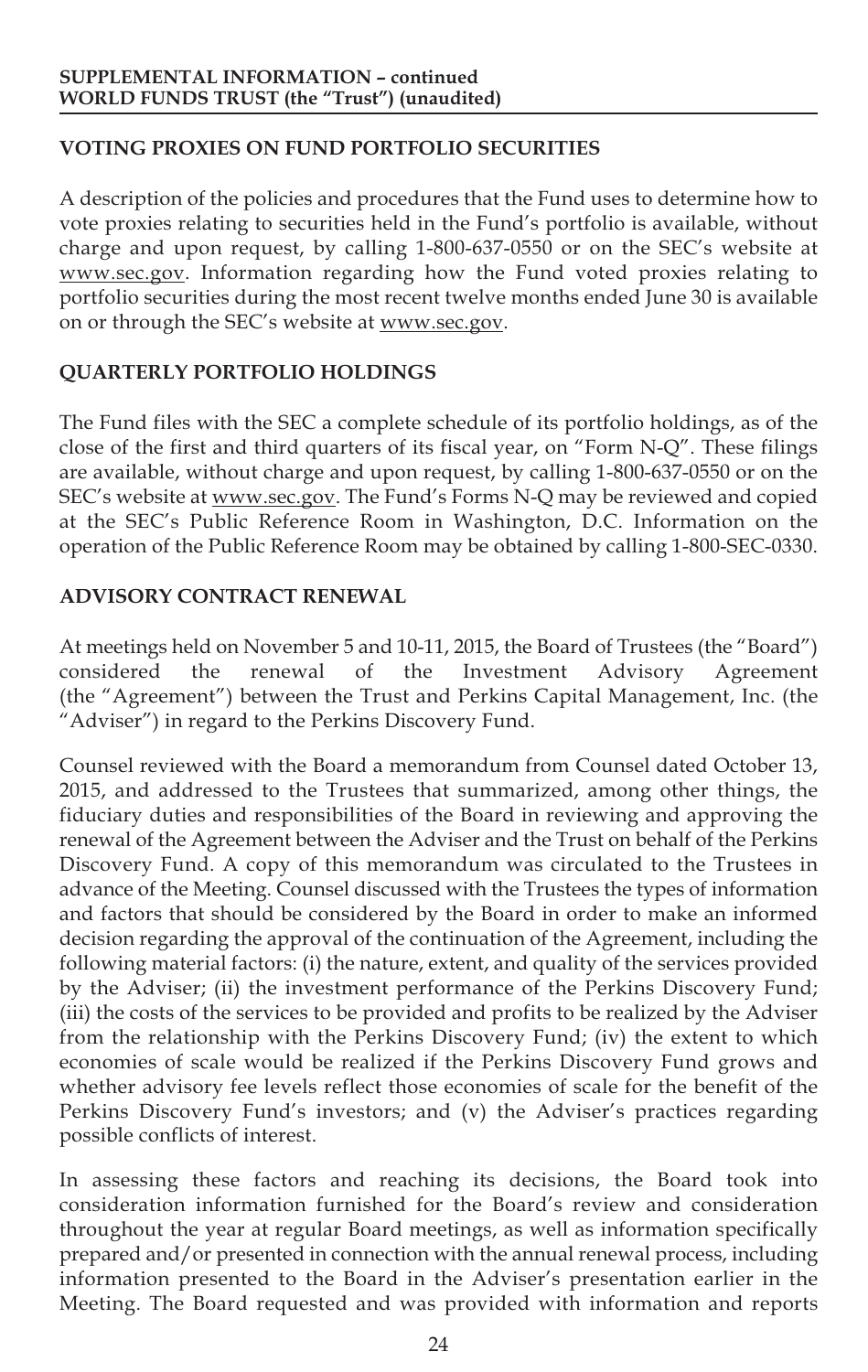#### **SUPPLEMENTAL INFORMATION – continued WORLD FUNDS TRUST (the "Trust") (unaudited)**

relevant to the annual renewal of the Advisory Agreement, including: (i) reports regarding the services and support provided to the Perkins Discovery Fund and its shareholders by the Adviser; (ii) quarterly assessments of the investment performance of the Perkins Discovery Fund by personnel of the Adviser; (iii) commentary on the reasons for the performance; (iv) presentations by Perkins Discovery Fund management addressing the Adviser's investment philosophy, investment strategy, personnel and operations; (v) compliance and audit reports concerning the Perkins Discovery Fund and the Adviser; (vi) disclosure information contained in the registration statement of the Trust and the Form ADV of the Adviser; and (vii) a memorandum from Counsel, that summarized the fiduciary duties and responsibilities of the Board in reviewing and approving the Advisory Agreement, including the material factors set forth above and the types of information included in each factor that should be considered by the Board in order to make an informed decision.

The Board also requested and received various informational materials including, without limitation: (i) documents containing information about the Adviser, including financial information, a description of personnel and the services provided to the Perkins Discovery Fund, information on investment advice, performance, summaries of Perkins Discovery Fund expenses, compliance program, current legal matters, and other general information; (ii) comparative expense and performance information for other mutual funds with strategies similar to the Perkins Discovery Fund; (iii) the anticipated effect of size on the Perkins Discovery Fund's performance and expenses; and (iv) benefits to be realized by the Adviser from its relationship with the Perkins Discovery Fund. The Board did not identify any particular information that was most relevant to its consideration to approve the Advisory Agreement and each Trustee may have afforded different weight to the various factors.

#### *Nature, Extent and Quality of the Services Provided by the Adviser.*

In considering the nature, extent, and quality of the services provided by the Adviser, the Trustees reviewed the responsibilities of the Adviser under the Advisory Agreement. The Trustees reviewed the services being provided by the Adviser to the Perkins Discovery Fund, including, without limitation: the quality of its investment advisory services (including research and recommendations with respect to portfolio securities); its process for formulating investment recommendations and assuring compliance with the Perkins Discovery Fund's investment objective, strategies, and limitations, as well as for ensuring compliance with regulatory requirements; its coordination of services for the Perkins Discovery Fund among the service providers and the Independent Trustees; and its efforts to promote the Perkins Discovery Fund and grow its assets. The Trustees evaluated the Adviser's personnel, including the education and experience of the Adviser's personnel. The Trustees considered the expense limitation agreement in place for the Perkins Discovery Fund. The Trustees reflected in their meeting earlier with a representative from the Adviser to discuss the Perkins Discovery Fund. After reviewing the foregoing information and further information in the materials provided by the Adviser (including the Adviser's Form ADV), the Board concluded that, in light of all the facts and circumstances, the nature,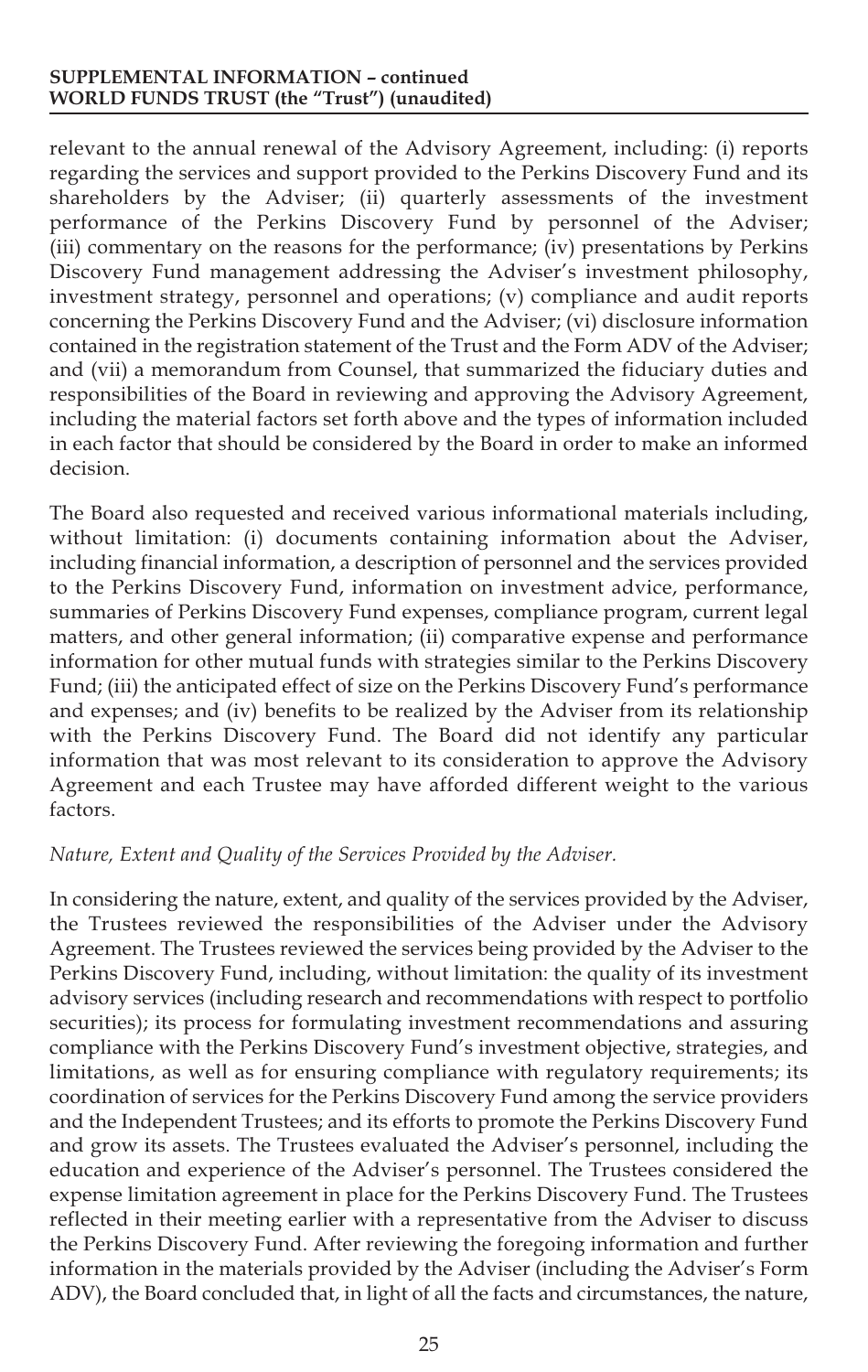#### **SUPPLEMENTAL INFORMATION – continued WORLD FUNDS TRUST (the "Trust") (unaudited)**

extent, and quality of the services provided by the Adviser were satisfactory and adequate for the Perkins Discovery Fund.

#### *Investment Performance of the Perkins Discovery Fund and the Adviser.*

In considering the investment performance of the Perkins Discovery Fund and the Adviser, the Trustees compared the short- and long-term performance of the Perkins Discovery Fund with the performance of funds with similar objectives managed by other investment advisers, as well as with aggregated peer group data. It was noted that the Perkins Discovery Fund compared to a number of benchmarks that may or may not relate to the unique style of the Perkins Discovery Fund. The Trustees noted that while the short-term performance of the Perkins Discovery Fund has suffered, the longer-term performance and since inception performance is much more competitive relative to the Perkins Discovery Fund's peer group. It was noted that for the year-to-date period the Fund's performance trailed its category average – the Small Growth Category. It was also noted that for comparison purposes, the Trustees reviewed both the Category averages as well as a smaller sub-set of the Category that included funds with asset levels between \$5 and \$20 million as they were closer in scale to the Perkins Discovery Fund, i.e., 116 of the 681 total funds in the Category. The Trustees also reflected on data provided by representatives of the Adviser at the Meeting that included a performance track record of 15 years. After reviewing and discussing the investment performance of the Perkins Discovery Fund further, the Adviser's experience managing the Perkins Discovery Fund, and other relevant factors, the Board concluded, in light of all the facts and circumstances, that the investment performance of the Perkins Discovery Fund and the Adviser was satisfactory. It was noted that the performance of the Fund was in line with the performance of the Adviser's other accounts.

#### *Costs of the Services to be provided and profits to be realized by the Adviser.*

In considering the costs of the services to be provided and profits to be realized by the Adviser from the relationship with the Perkins Discovery Fund, the Trustees considered: the Adviser's financial condition and the level of commitment to the Perkins Discovery Fund and the Adviser by the principals of the Adviser; the asset level of the Perkins Discovery Fund; the overall expenses of the Perkins Discovery Fund; and the nature and frequency of advisory fee payments. The Trustees reviewed information provided by the Adviser regarding its profits associated with managing the Perkins Discovery Fund. It was noted that the Adviser was not profitable with regard to its management of the Perkins Discovery Fund. The Trustees also considered potential benefits for the Adviser in managing the Perkins Discovery Fund. The Trustees then compared the fees and expenses of the Perkins Discovery Fund (including the management fee) to other comparable mutual funds. The Trustees noted that the Perkins Discovery Fund's management fee and expense ratios were on the higher range of the comparable funds. The Trustees also recognized that the Adviser has in place an expense limitation agreement for the Perkins Discovery Fund that reduces the overall fees, including the advisory fees. Based on the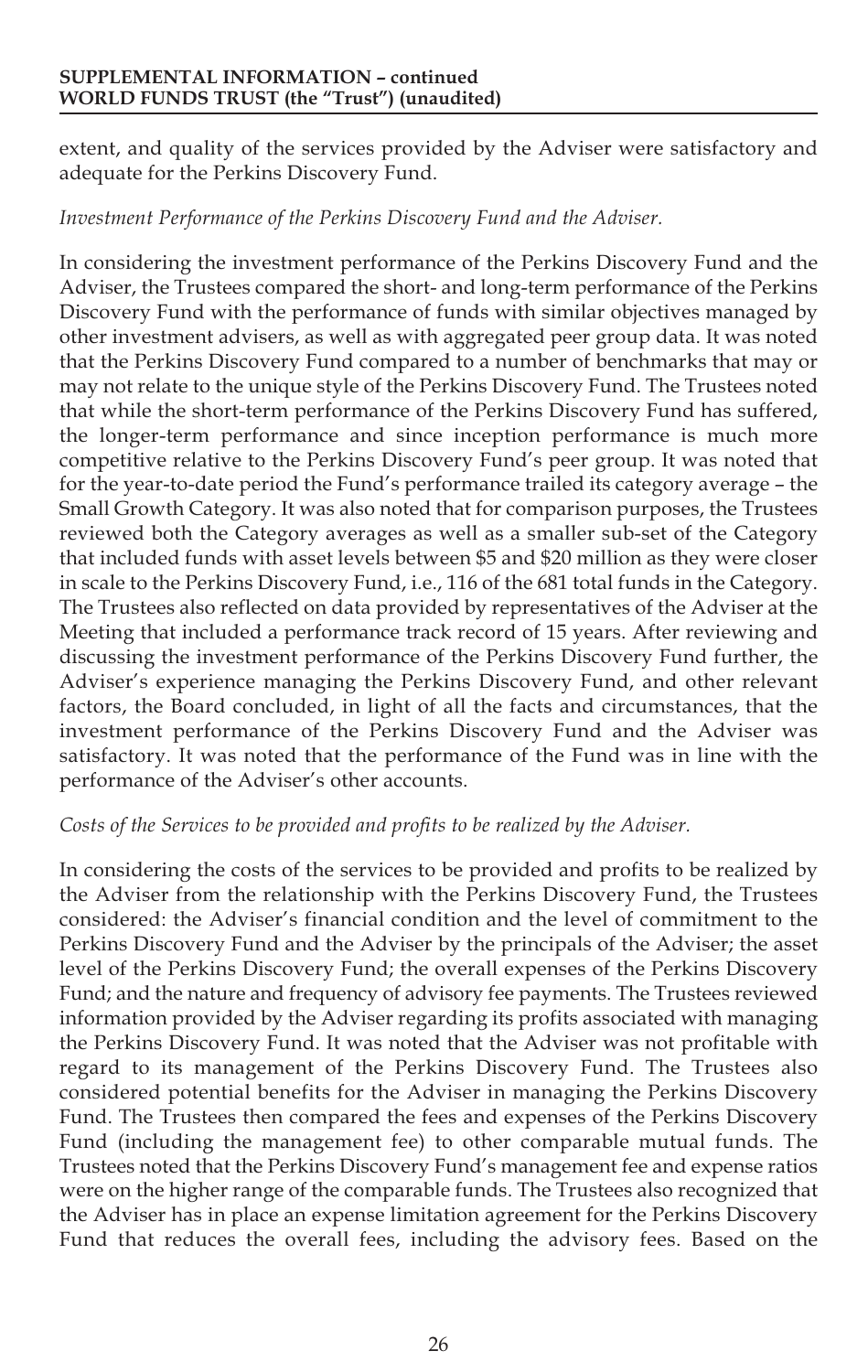#### **SUPPLEMENTAL INFORMATION – continued WORLD FUNDS TRUST (the "Trust") (unaudited)**

foregoing, the Board concluded that the fees to be paid to the Adviser by the Perkins Discovery Fund and the profits to be realized by the Adviser, in light of all the facts and circumstances, were fair and reasonable in relation to the nature and quality of the services provided by the Adviser.

### *Economies of Scale.*

The Board next considered the impact of economies of scale on the Perkins Fund's size and whether advisory fee levels reflect those economies of scale for the benefit of the Perkins Discovery Fund's investors. The Trustees considered that while the management fee remained the same at all asset levels, the Perkins Discovery Fund's shareholders had experienced benefits from the Perkins Discovery Fund's expense limitation arrangement. The Trustees noted that the Perkins Discovery Fund's shareholders would continue to experience benefits from the expense limitation arrangement until the Perkins Discovery Fund's expenses fell below the cap set by the arrangement. Thereafter, the Trustees noted that the Perkins Discovery Fund's shareholders would continue to benefit from economies of scale under the Fund's agreements with service providers other than the Adviser. In light of its ongoing consideration of the Perkins Discovery Fund's asset levels, expectations for growth in the Perkins Discovery Fund, and fee levels, the Board determined that the Perkins Discovery Fund's fee arrangements, in light of all the facts and circumstances, were fair and reasonable in relation to the nature and quality of the services provided by the Adviser.

### *Adviser's Practices Regarding Possible Conflicts of Interest and Benefits to the Adviser.*

In considering the Adviser's practices regarding conflicts of interest, the Trustees evaluated the potential for conflicts of interest and considered such matters as the experience and ability of the advisory personnel assigned to the Perkins Discovery Fund; the basis of decisions to buy or sell securities for the Perkins Discovery Fund; and the substance and administration of the Adviser's code of ethics. The Trustees also considered disclosure in the registration statement of the Trust related to the Adviser's potential conflicts of interest. The Trustees considered that the Adviser utilizes soft dollars through Perkins Discovery Fund transactions and it also receives benefits from the publicity of managing a public fund. The Trustees also considered the Adviser may benefit by using the Perkins Discovery Fund as a place for smaller accounts. Based on the foregoing, the Board determined that the Adviser's standards and practices relating to the identification and mitigation of possible conflicts of interest were satisfactory.

After additional consideration of the factors delineated in the memorandum provided by Counsel and further discussion among the Board, the Board determined that the compensation payable under the Agreement was fair, reasonable and within a range of what could have been negotiated at arms-length in light of all the surrounding circumstances, and they resolved to approve the Agreement for an additional one-year term.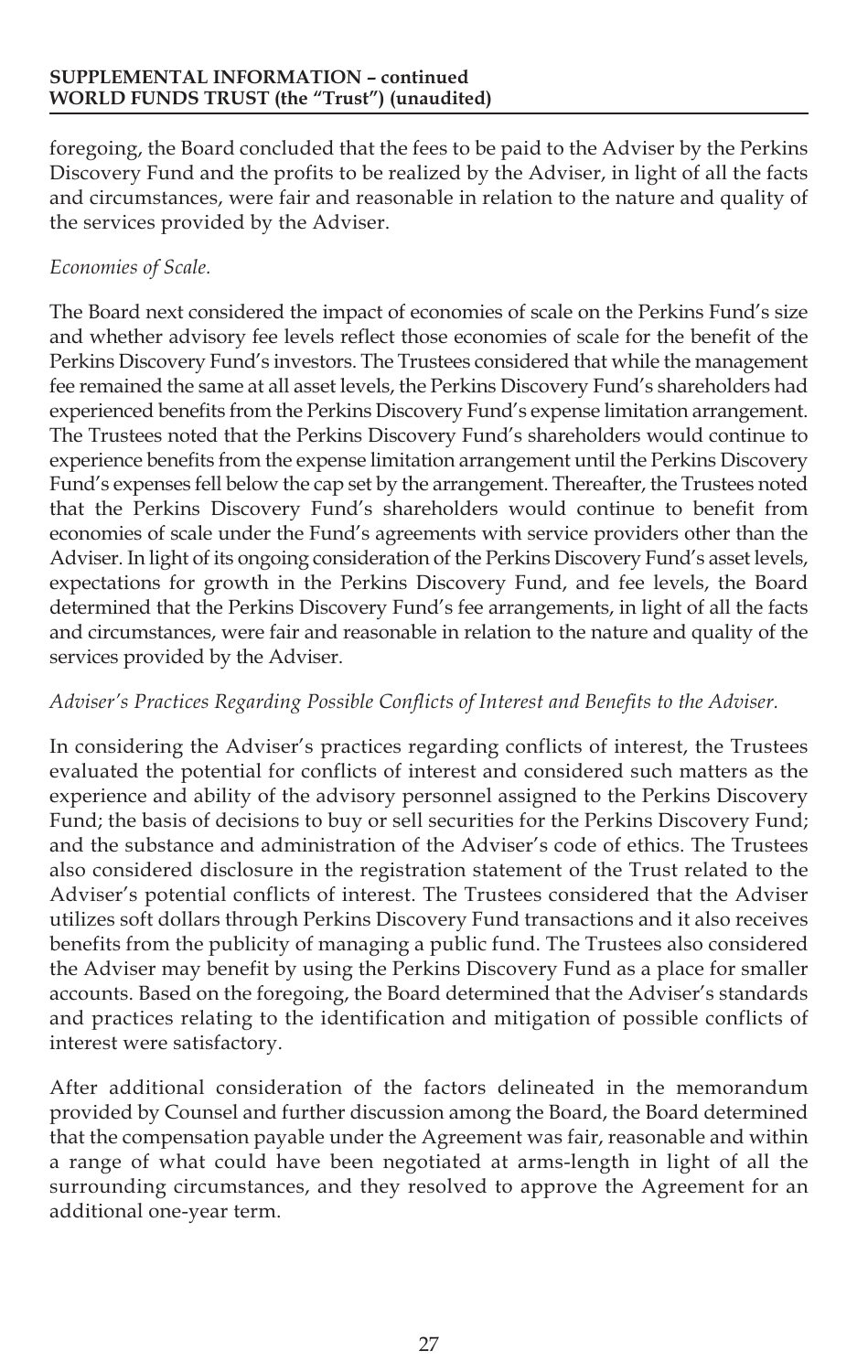# **Fund Expenses Example**

As a shareholder of the Fund, you incur two types of costs: (1) transaction costs, including redemption fees and (2) ongoing costs, including management fees, distribution (12b-1) fees, and other Fund expenses. This example is intended to help you understand your ongoing costs (in dollars) of investing in the Fund and to compare these costs with the ongoing costs of investing in other mutual funds. The example is based on an investment of \$1,000 invested at the beginning of the period, October 1, 2015 and held for the six months ended March 31, 2016.

# **Actual Expenses Example**

The first line of the table below provides information about actual account values and actual expenses. You may use the information in this line, together with the amount you invested, to estimate the expenses that you paid over the period. Simply divide your account value by \$1,000 (for example, an \$8,600 account value divided by \$1,000 = 8.6), then multiply the result by the number in the first line under the heading entitled "Expenses Paid During the Period" to estimate the expenses you paid on your account during this period.

# **Hypothetical Example for Comparison Purposes**

The second line of the table below provides information about hypothetical account values and hypothetical expenses based on the Fund's actual expense ratio and an assumed rate of return of 5% per year before expenses, which is not the Fund's actual return. The hypothetical account values and expenses may not be used to estimate the actual ending account balance or expenses you paid for the period. You may use this information to compare the ongoing costs of investing in the Fund and other funds. To do so, compare this 5% hypothetical example with the 5% hypothetical examples that appear in the shareholder reports of the other funds.

|                   |                 |                | <b>Expenses Paid</b>    |
|-------------------|-----------------|----------------|-------------------------|
|                   | Beginning       | Ending         | During the Period*      |
|                   | Account Value   | Account Value  | October 1, 2015 through |
|                   | October 1, 2015 | March 31, 2016 | March 31, 2016          |
| Actual            | \$1,000         | \$913.71       | \$10.76                 |
| Hypothetical      |                 |                |                         |
| (5% return before |                 |                |                         |
| expenses)         | \$1,000         | \$1,013.75     | \$11.33                 |

\* Expenses are equal to the Fund's annualized expense ratio of 2.25%, multiplied by the average account value for the period, multiplied by 183 days in the most recent fiscal half year divided by 366 days in the current year.